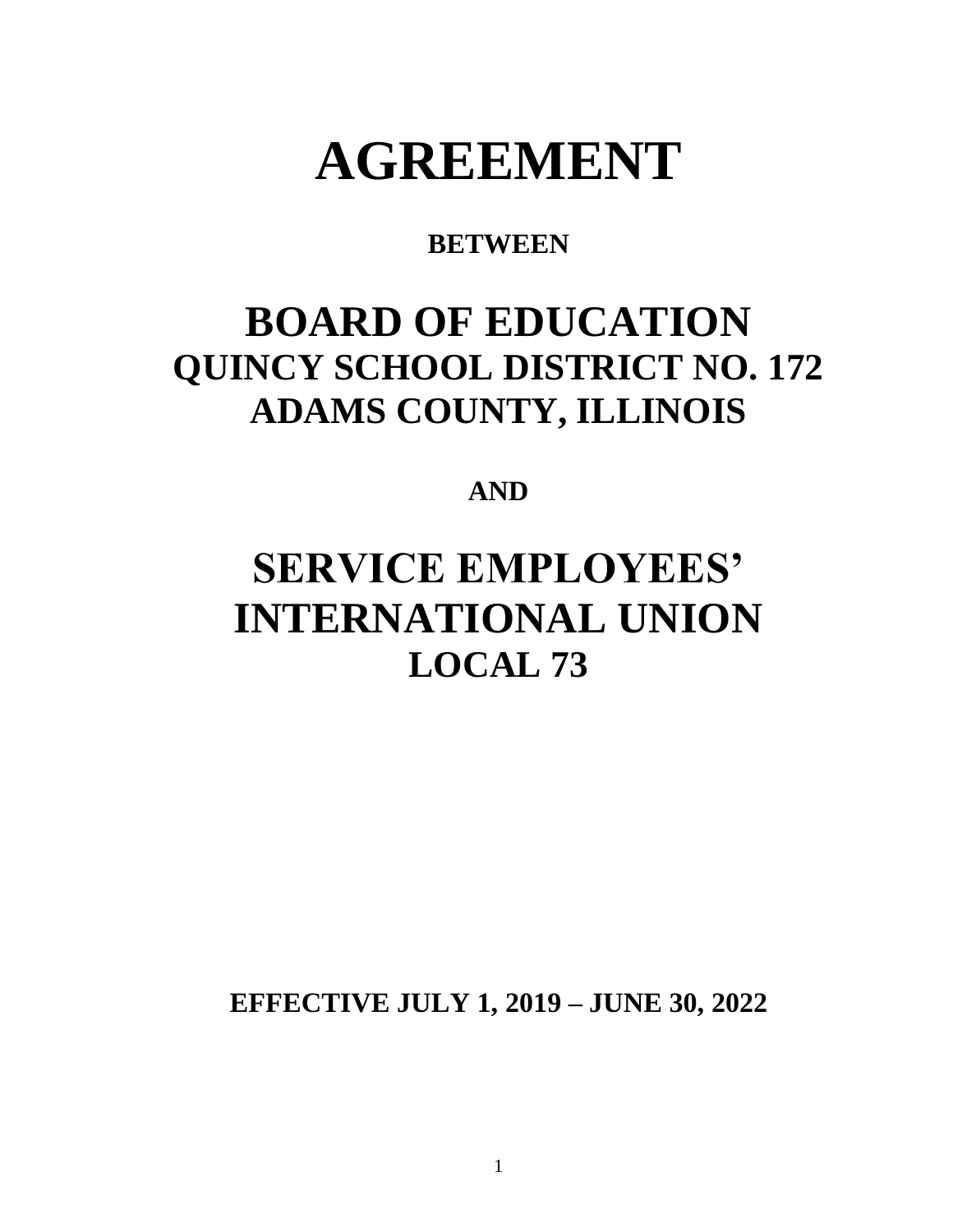## **TABLE OF CONTENTS**

| <b>ARTICLE</b>     | <b>PAGE</b>    | <b>CONTENTS</b>                           |
|--------------------|----------------|-------------------------------------------|
|                    | 3              | Preamble                                  |
| I                  | 3              | Recognition                               |
| $\mathbf{I}$       | 3              | <b>Management Rights</b>                  |
| III                | $\overline{4}$ | <b>Union Rights</b>                       |
| IV                 | 5              | Discipline                                |
| $\mathbf{V}$       | 6              | Claim/Grievance                           |
| VI                 | 8              | Dues Deduction and Fair Share             |
| VII                | 8              | <b>Probationary Employment</b>            |
| <b>VIII</b>        | 8              | Seniority                                 |
| IX                 | 9              | Reduction in Force/Layoff and Recall      |
| X                  | 10             | Subcontracting                            |
| XI                 | 10             | No Strike No Lockout                      |
| XII                | 10             | Bargaining Unit Employee Evaluations      |
| XIII               | 11             | Leaves                                    |
| XIV                | 13             | Hours of Work/Overtime                    |
| XV                 | 13             | <b>Bus Driver Requirement/Field Trips</b> |
| <b>XVI</b>         | 14             | <b>Compensation and Benefits</b>          |
| <b>XVII</b>        | 116            | <b>Effect of Agreement</b>                |
| Appendix A         | 20             | <b>Grievance Form</b>                     |
| Schedules<br>$A-H$ | $21 - 28$      | <b>Salary Schedules</b>                   |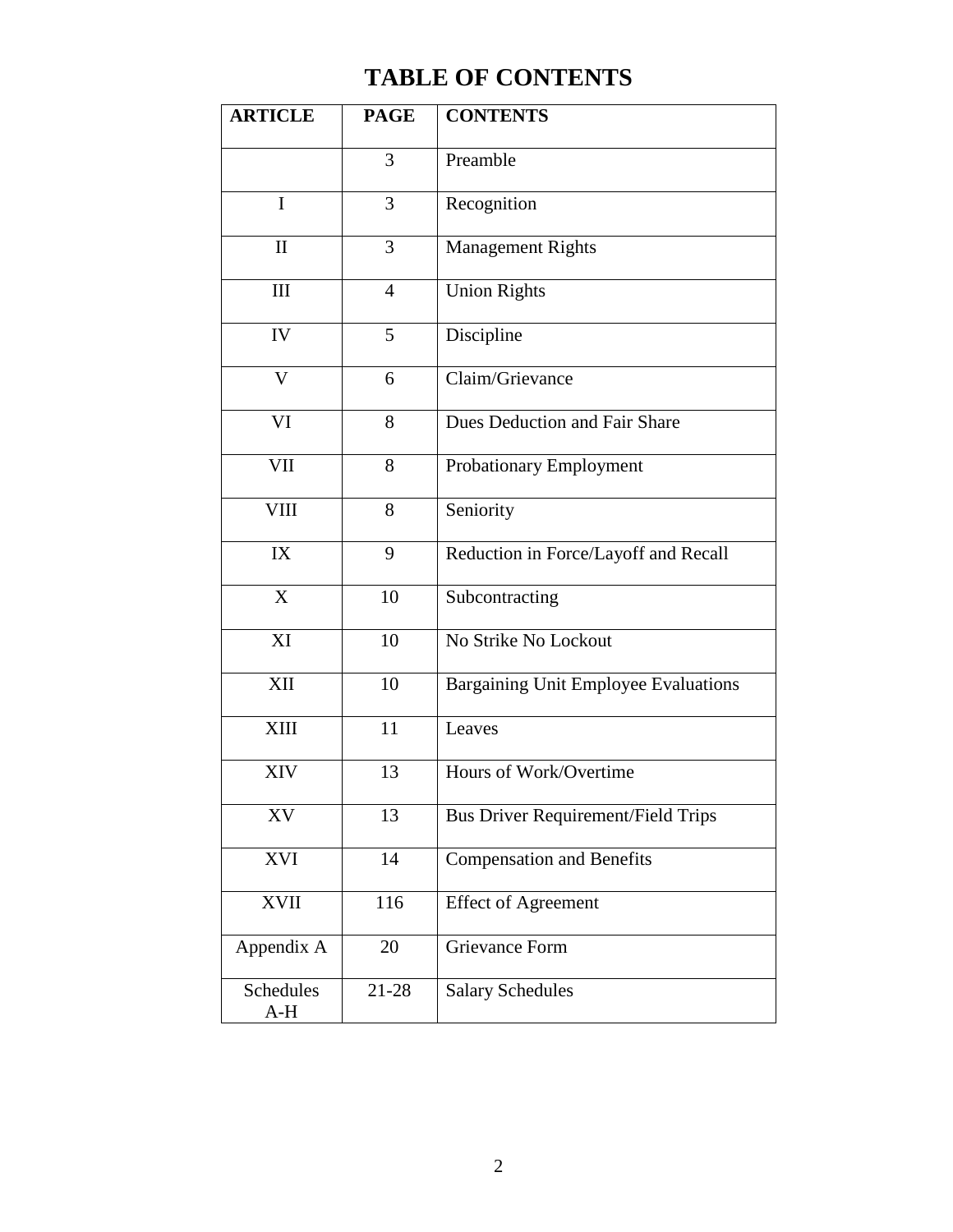#### **Preamble**

This agreement ("Agreement"), between the Board of Education ("Board") of Quincy School District No. 172, Adams County, Illinois ("the District") and the Service Employees' International Union, Local 73 ("the Union"), establishes specific understandings relative to rates of pay, hours of employment, fringe benefits and other conditions of employment of bargaining unit employees ("Bargaining Unit Employee"), and provides a means for the orderly disposition of grievances arising from alleged violations of the Agreement. The parties will promote a professional working environment to treat one another with dignity and respect and to encourage to the fullest degree friendly and cooperative relations between their respective representatives at all levels and among all Bargaining Unit Employees for the mutual interest of the Board, the District, the Bargaining Unit Employees, and the Union.

#### **Article I Recognition**

#### **Section 1. The Bargaining Unit**

The Board recognizes the Union as the exclusive representative of a bargaining unit comprised of all Head Start employees in the following classifications: regular full-time and regular part-time Head Start bus drivers, bus riders, cafeteria cooks, family support specialists and custodians, but excluding all managerial, supervisory, confidential, short-term and professional employees as defined by the Illinois Educational Labor Relations Act ("IELRA or Act").

#### **Section 2. New Classifications and Classification Title Changes**

Any new classification covering Bargaining Unit work will become part of the Bargaining Unit. A classification title change will not result in the removal of Bargaining Unit Employees from the Bargaining Unit as long as they are performing substantially the same work.

#### **Section 3. Protected Activities**

The Union and the Board will not discriminate against any Bargaining Unit Employee because of Union membership or non-membership, or because the Bargaining Unit Employee is acting as a representative of the Union or its Bargaining Unit Employees pursuant to the provisions of this Agreement.

#### **Article II Management Rights**

The Board shall retain the full right and authority to operate and direct the affairs of the District in all its various aspects, including, but not limited to, all rights and authority exercised by the Board prior to the execution of this Agreement, except as modified in this Agreement. Such rights include, but are not limited to, the following: to plan, direct, control and determine all the operations and services of the District, to supervise and direct the working force; to establish the qualifications for employment; to employ, evaluate, lay off, discipline Bargaining Unit Employees subject to the provisions of Article IV; to schedule and assign work; to determine overtime; to establish work rules and standards as long as the rules and standards do not contradict the terms of the Agreement, and from time to time to change those rules and standards giving reasonable notification to Bargaining Unit Employee; and to carry out the mission of the District; provided, however, that the exercise of any of the above rights shall not conflict with any of the express written provisions of this Agreement.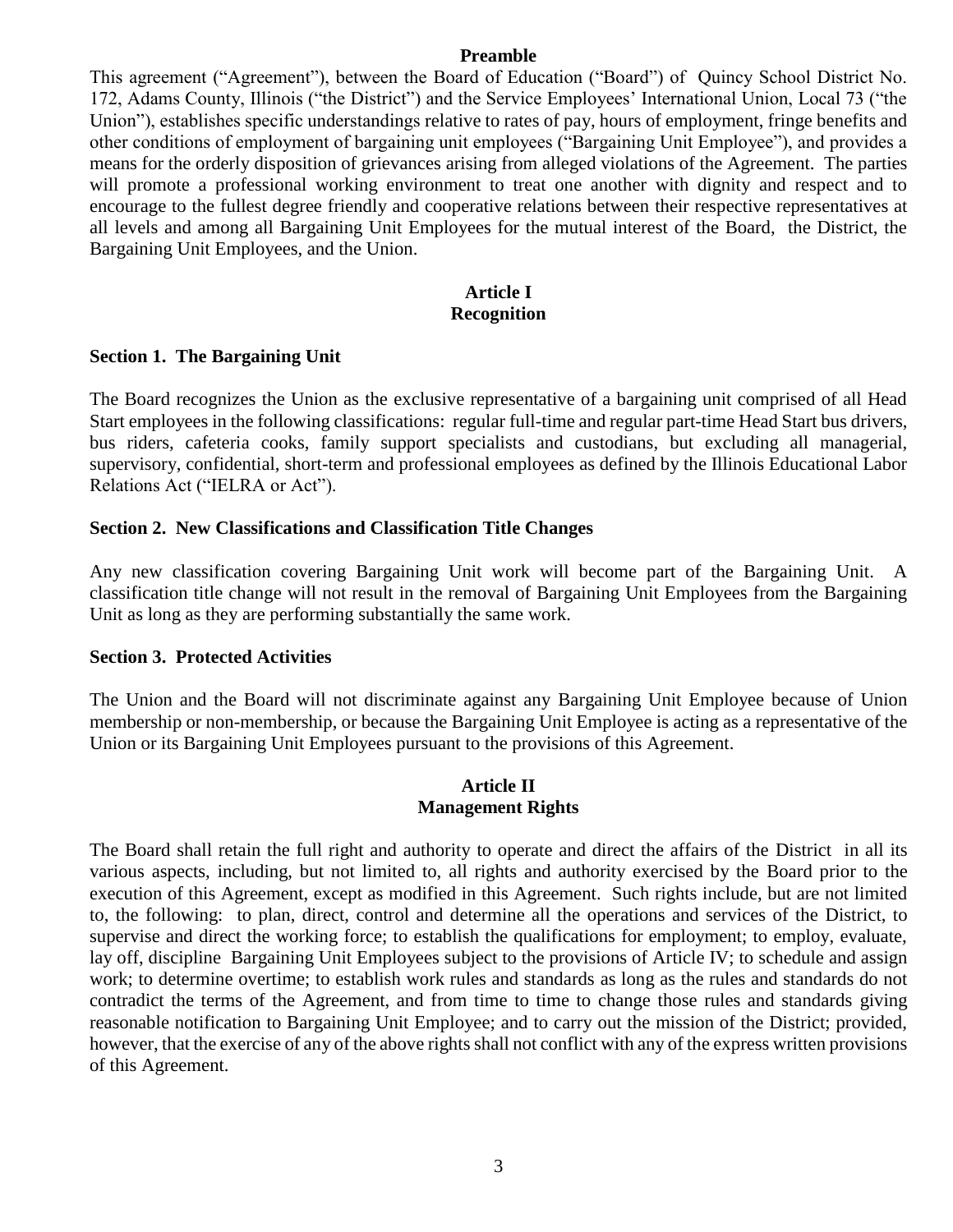#### **Article III Union Rights**

#### **Section 1. Shop Stewards**

The Board recognizes the right of the Union to designate up to five (5) Shop Stewards. The Board will be notified in writing by the Union as to the name of the Steward(s).

#### **Section 2. Union Activity**

Duly authorized representatives of the Union shall be permitted to transact official Union business on school property, during lunch periods and before and after school, provided that such activity does not violate the Illinois Ethics and Gift Ban Act or other applicable laws, shall not interfere with or interrupt normal school operations and that any Union representatives who are not District employees shall follow all security entry procedures and make their presence known to the building administrator.

#### **Section 3. Postings**

The Union shall have the right to post notices of its business affairs in a designated place in each worksite. Designated posting places will be visible and mutually agreed to by the building administrator and the appropriate Union representative. The District may direct the removal of any items posted on the bulletin board that in the District's judgment may be offensive, in poor taste, not appropriate for display, or violates the Illinois Ethics and Gift Ban Act or other applicable laws.

#### **Section 4. Bargaining Unit Employee Information**

At the conclusion of negotiations, and thereafter every January and June, the Board will provide the Union with the names, the last four digits of the Bargaining Unit employees' social security numbers, phone numbers, addresses, classifications, assigned hours of work, rates of pay and work locations of Bargaining Unit Employees. For new hires, this information shall be provided after employment is approved by the Board.

#### **Section 5. Personnel Transactions**

The Board will provide the Union each quarter with a report regarding any changes in a Bargaining Unit Employee's hours of work, rate of pay, work location, leaves, return from leaves and terminations.

#### **Section 6. Union Leave**

Bargaining Unit Employees shall receive an aggregate of five (5) days per year to attend Union meetings, conferences, conventions, etc., without loss of pay. The five (5) days may be used by one Bargaining Unit Employee or shared among Bargaining Unit Employees. In addition, Bargaining Unit Employees may be granted an aggregate of five (5) additional days of unpaid Union Leave upon approval of the building administrator. The Union will provide the building administrator written notice at least five (5) days in advance of any absence occasioned by this provision.

#### **Section 7. Mail**

The Union shall have the right to use employee mailboxes and interschool mail service for communication with Bargaining Unit Employees, provided it does not violate the Illinois Ethics and Gift Ban Act or other applicable laws.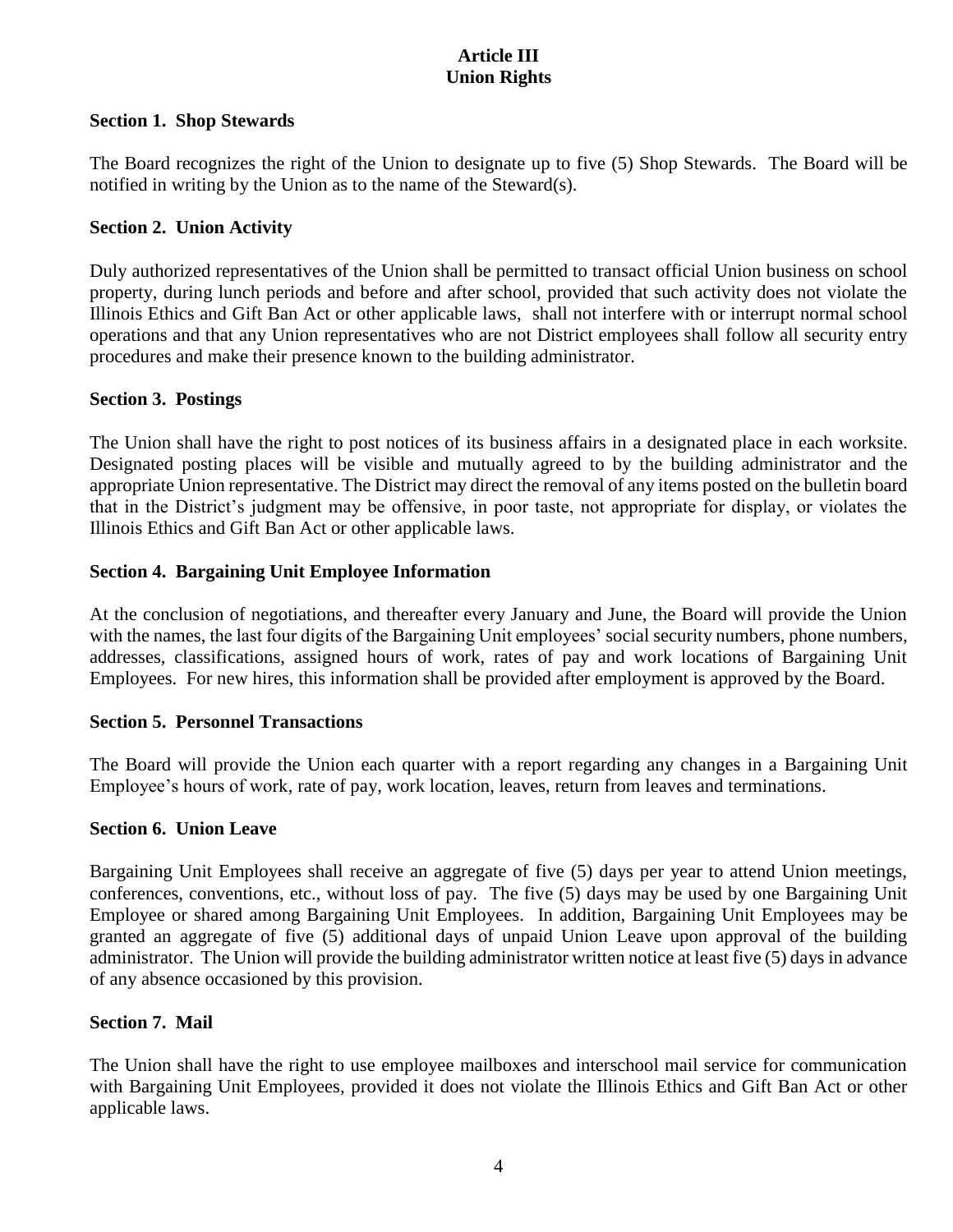#### **Section 8. Health/Safety/Communication Committee**

A committee composed of up to five (5) Bargaining Unit Employees and up to five (5) administrators may meet for the purpose of maintaining harmonious relations/communications and discussing safe and healthful work practices/conditions and equipment. There shall be a minimum of one (1) meeting per year unless mutually agreed by both parties. The Union shall have the primary responsibility of initiating the meeting(s) by contacting the Superintendent of the District or his/her designee ("Superintendent") in writing. The District may also initiate meetings by the Superintendent contacting the Union in writing.

#### **Article IV Discipline**

#### **Section 1. Disciplinary Procedures**

A Bargaining Unit Employee may be disciplined with just cause for violation of work rules, and in addition thereto, for acts or omissions to act which unnecessarily endanger the health, safety or property of students, other District employees or members of the public. Disciplinary action will be administered in a timely manner and as not to cause unnecessary embarrassment to the Bargaining Unit Employee.

The Union and Board subscribe to the concept of progressive corrective discipline. While it is desirable to follow the normal sequence of progressive corrective discipline, an infraction may be of such a serious nature as to warrant more severe actions immediately. Steps of progressive corrective discipline are: (1) verbal reprimand, (2) written reprimand, (3) suspension without pay, and (4) termination.

Discipline will be issued for just cause and will be issued as soon as practicable after the District becomes aware of the event or action giving rise to the discipline. An effort will be made to administer such discipline within thirty (30) days of the time the District becomes aware of the event or action giving rise to the discipline. In the event the District is unable to obtain evidence to support its charges due to matters beyond its control, the Bargaining Unit Employee and the Union will be notified within a thirty (30) day period that discipline may be administered at a later time when evidence becomes available to the District.

#### **Section 2. Suspension With Pay**

Nothing prohibits the Board or Superintendent from suspending Bargaining Unit Employees with pay pending an investigation of possible Bargaining Unit Employee wrongdoing. Suspensions with pay are not deemed disciplinary.

#### **Section 3. Just Cause Suspension Without Pay and Termination**

Prior to the suspension without pay or termination of a non-probationary Bargaining Unit Employee, the Bargaining Unit Employee shall have a right to a conference with the Superintendent. At the Bargaining Unit Employee's request, a Union representative will be present. The specific grounds forming the basis for the suspension or termination shall be made available to the Bargaining Unit Employee and the Union in writing at least forty-eight (48) hours in advance of such conference. Only the Board after a due process hearing can terminate a Bargaining Unit Employee.

#### **Section 4. Other Conferences**

A Union representative and Bargaining Unit Employee may also meet with the administration regarding verbal or written warnings/reprimands.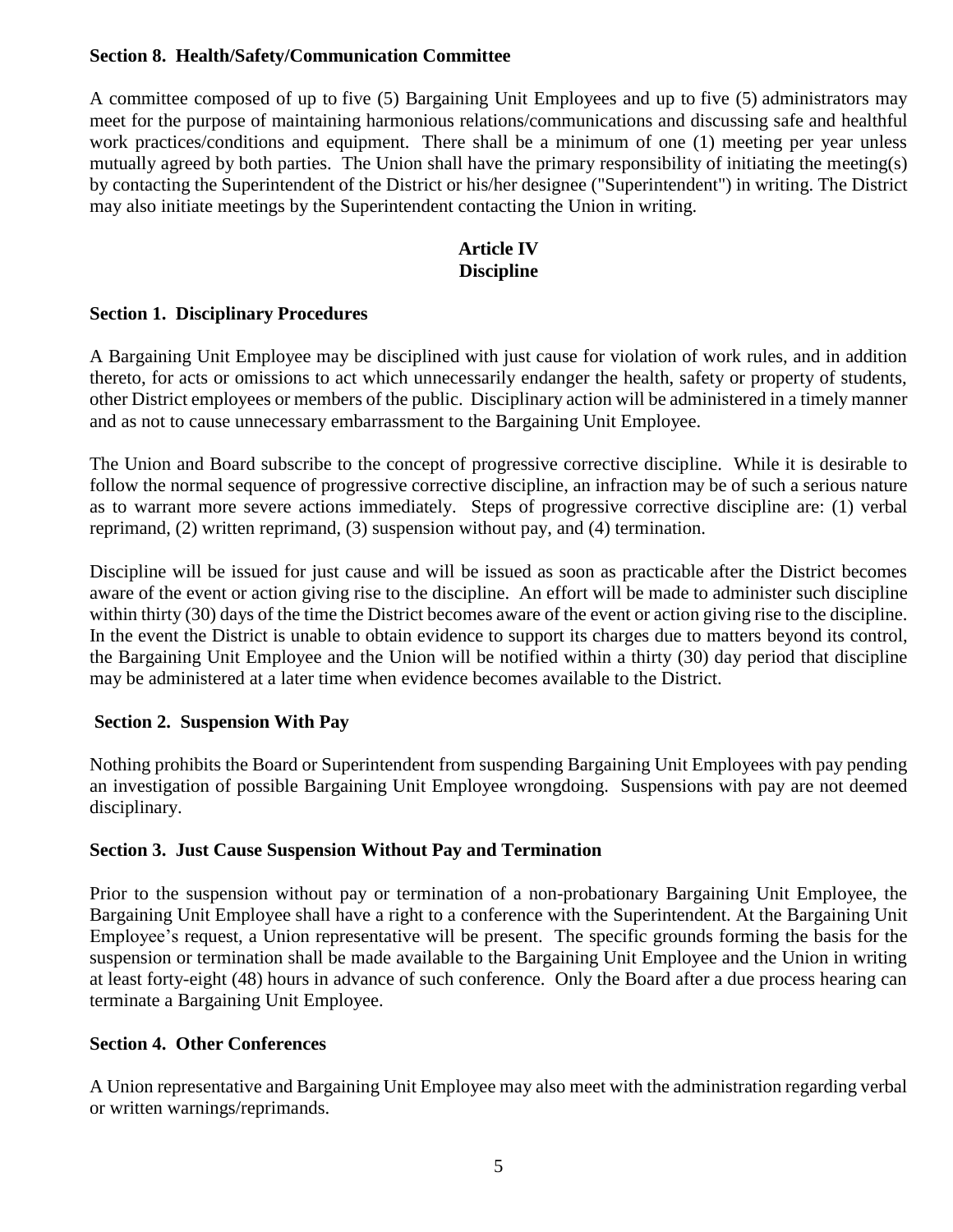Where the administration desires to conduct an investigation interview of a Bargaining Unit Employee in which the results of the interview might result in discipline. If the Bargaining Unit Employee desires such Union representation, no interview shall take place without the presence of a Union Steward.

#### **Article V Claim/Grievance Procedure**

#### **Section 1. Definitions**

- A. A claim ("Claim") is an informal complaint or concern that may or may not develop into a Grievance. A claimant ("Claimant") is a Bargaining Unit Employee who makes a Claim.
- B. A grievance ("Grievance") is a written assertion by a Bargaining Unit Employee and/or Union of an alleged violation, misinterpretation, or misapplication of this Agreement. A grievant ("Grievant") is a Bargaining Unit Employee or the Union who presents a Grievance.
- C. The term "day" shall mean a calendar day unless otherwise specified.

#### **Section 2. Purpose**

The purpose of the Claim/Grievance procedure is to implement the process outlined in this Article so that every attempt is made to resolve Claims/Grievances equitably, promptly and at the lowest possible Claim/Grievance step.

#### **Section 3. Procedure**

- A. A Grievance shall be processed on the Grievance Report Form, which is provided as Appendix A. All persons receiving written Grievance documents shall acknowledge time of receipt.
- B. A Claim or Grievance may be withdrawn at any level without establishing a precedent.
- C. Hearings and conferences under this procedure shall be conducted at a mutually agreeable time and place which will afford a fair and reasonable opportunity for all persons, including witnesses entitled to be present, to attend. When such hearings and conferences are held during school hours, all Bargaining Unit Employees whose presence is required shall be excused, with pay, for that purpose.
- D. The failure of a Bargaining Unit Employee or the Union to follow the prescribed time limits of this grievance procedure will render the grievance null and void. Failure by the District to give a decision within the prescribed time limits shall cause the Grievance to proceed to the next Step. The time limits set forth in Steps one (1) through four (4) below shall be the maximum allowable to both parties. Time limits may be extended by mutual agreement. Any grievance of a suspension without pay or discharge may be commenced at Step 3 below.
- E. Any investigation or other handling or processing of a grievance by the grieving Bargaining Unit Employee or Bargaining Unit Employee Representative shall be conducted so as to result in no interference with or interruption of assigned work activities. The grieving Bargaining Unit Employee and/or Bargaining Unit Employee Representative may, with the express permission of his/her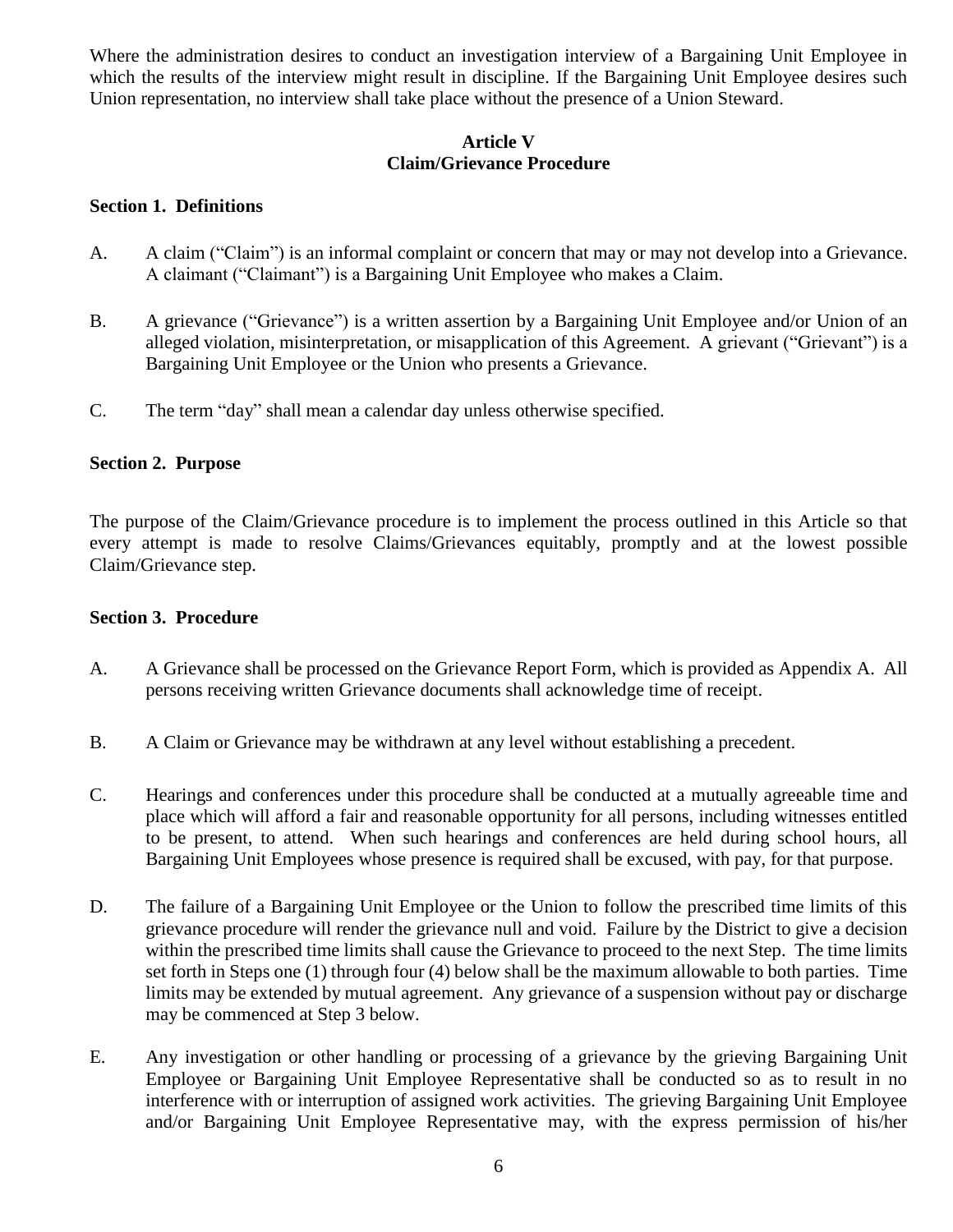designated supervisor, be released from assigned work activities without loss of pay to investigate a grievance. In this regard, the designated supervisor's decision is final.

F. The Union reserves the right to appeal all grievances up to and including binding arbitration.

**Step 1: The Grievance Prevention Step.** Any Claim shall be presented informally within ten (10**)** days from the date of the event giving rise to the Claim. When a Bargaining Unit Employee makes the Claim, the presentation shall be made to the building administrator. Those present at an oral presentation shall try to achieve a satisfactory resolution so the person making the Claim will not initiate a Grievance.

**Step 2: File Grievance/Building Meeting**. If the Claim cannot be resolved informally, the Union shall file the Grievance in writing with the building administrator. The written Grievance will be on the Grievance Form and will state the nature of the Grievance, specific clause or clauses of the Agreement allegedly violated, and the remedy requested. The filing of the Grievance must be within ten (10) days from the date of the Step 1 meeting. Within ten (10) days after such written Grievance is filed, the Bargaining Unit Employee, the Union representative and the building administrator, shall meet to resolve the Grievance. The building administrator shall make a decision on the Grievance and communicate it in writing to the Bargaining Unit Employee, the Union, and the Superintendent within ten (10) days.

**Step 3: Central Office Meeting.** In the event a Grievance has not been satisfactorily resolved at Step 2, the Union shall file, within ten (10) days of the receipt of the building administrator's written decision at Step 2, a copy of the Grievance with the Superintendent. Within ten (10) days after such written Grievance is filed, the Bargaining Unit Employee, Union representative and the Superintendent, shall meet to resolve the Grievance. The Superintendent shall make a decision on the Grievance and communicate it in writing to the building administrator, the Bargaining Unit Employee and the Union within ten (10) days.

**Step 4: Arbitration.** If a satisfactory resolution is not reached at Step 3, the Union may submit the Grievance to final and binding arbitration**.** The request for arbitration shall be submitted to the Federal Mediation and Conciliation Service ("FMCS").If a demand for arbitration is not filed within fifteen (15) days of the date of the Superintendent's written decision, then the Grievance shall be deemed withdrawn.

- A. The arbitrator shall have no power to alter, amend, modify, nullify, ignore or add to the terms of this Agreement.
- B. Each party shall bear the full costs for its representation in the arbitration. The cost of the arbitrator and FMCS shall be divided equally between the parties with the following exception. When the issue which is the subject of arbitration exclusively involves the propriety of the issuance of a verbal reprimand or written reprimand, the losing party shall pay the full cost of the arbitrator.
- C. If either party requests a transcript of the proceedings, that party shall bear the full costs for that transcript. If both parties order a transcript, the cost of the two (2) transcripts shall be divided equally between the parties.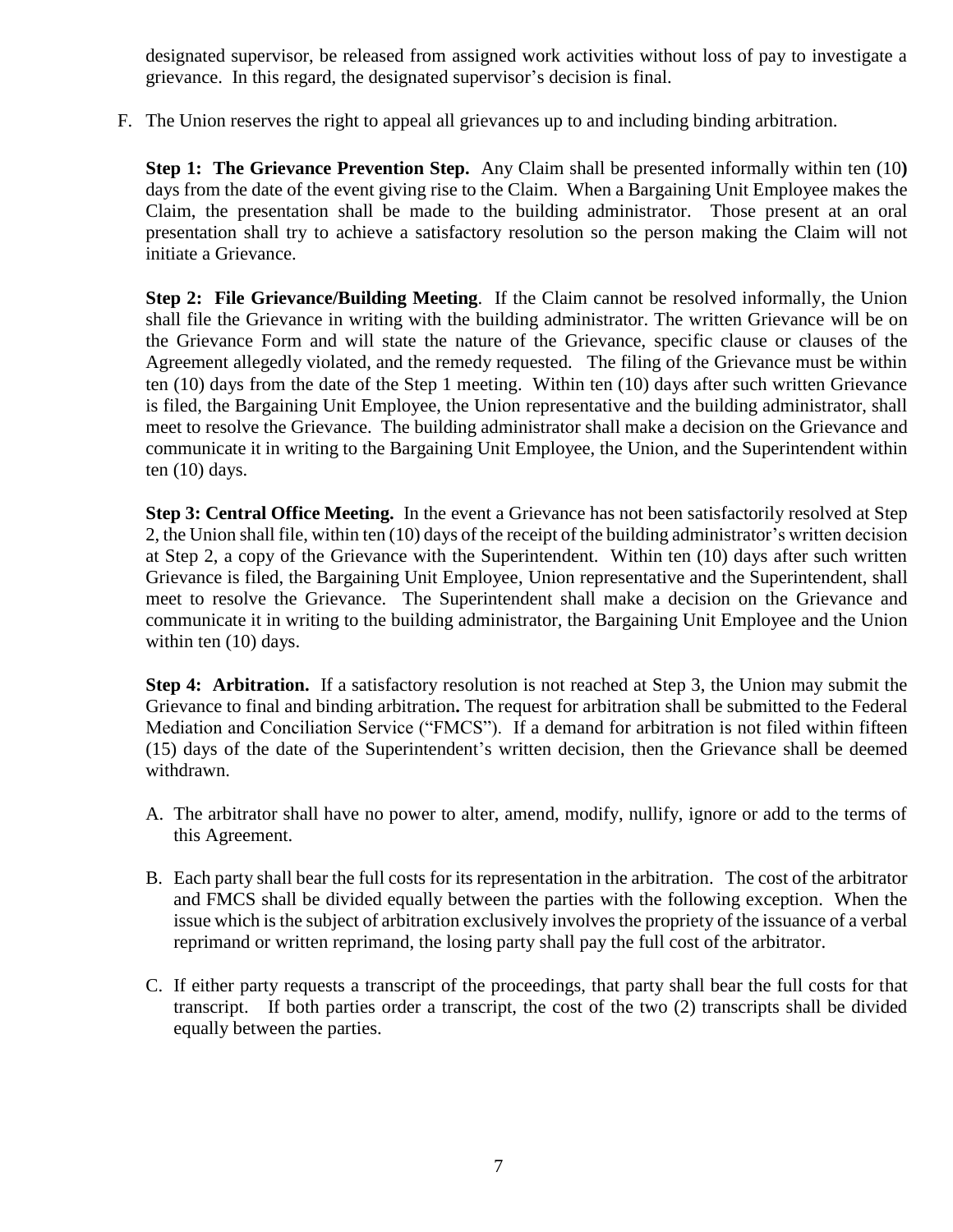#### **Article VI Dues Deduction and Fair Share**

#### **Section 1. Dues Deduction**

Upon receipt of a written and signed authorization card from a Bargaining Unit Employee prior to the fifth day of each month, the District shall deduct from the employee's paycheck each pay period the uniform Union dues and initiation fees, if any, and any other contributions toward a Union program or fund set forth by the Union, and any authorized increases thereto, and shall remit such deductions to the Secretary/Treasurer of the Union at the address designated by the Union on a periodic basis, but no later than fifteen (15) days after such deductions are made. The Union may change the amount of dues by giving the District at least thirty (30) days written notice of the amount of such change.

If a Bargaining Unit Employee has no earnings or insufficient earnings to cover the amount of the dues deduction, the Union shall be responsible for collection of dues.

#### **Section 2. COPE**

Upon receipt of authorization from Bargaining Unit Employees to contribute to the SEIU COPE Fund, the District agrees to deduct the contributions from the pay of those members and remit to the Union each pay period. The Union shall notify the District of the per pay period amount that is to be deducted.

#### **Section 3. Indemnification**

The Union shall indemnify and hold the Board, the District**,** and its agents harmless from and against any and all claims, demands, actions, complaints or other forms of liability, including but not limited to, damages, attorneys' fees and costs arising out of or by reason of any actions taken or not taken by the Board or District for the purpose of complying with Sections 1 and 2 of this Article, or in reliance on any list, notice, authorization, certification or affidavit furnished under Sections 1 and 2.

#### **Section 4. Dues Remittance Report**

The District will provide a dues remittance report each month in a format agreed to by the District and Union.

#### **Article VII Probationary Employment**

Newly hired Bargaining Unit Employees will be on probation for the first ninety (90) work days of employment. The Union and the District may mutually agree to extend the probationary period when warranted by individual circumstances. During the probationary period, probationary Bargaining Unit Employees shall be subject to termination without prior notice at the sole discretion of the Board and such action shall not be subject to the grievance and arbitration provisions of this Agreement. Upon the successful completion of the probationary period, the probationary Bargaining Unit Employee shall be given full seniority credit back to the most recent date of employment and will be placed on the appropriate seniority list accordingly.

#### **Article VIII Seniority**

**Section 1** – Seniority means length of continuous service as a regular permanent employee of the District. Classification seniority means length of service within a classification. Seniority shall be measured from the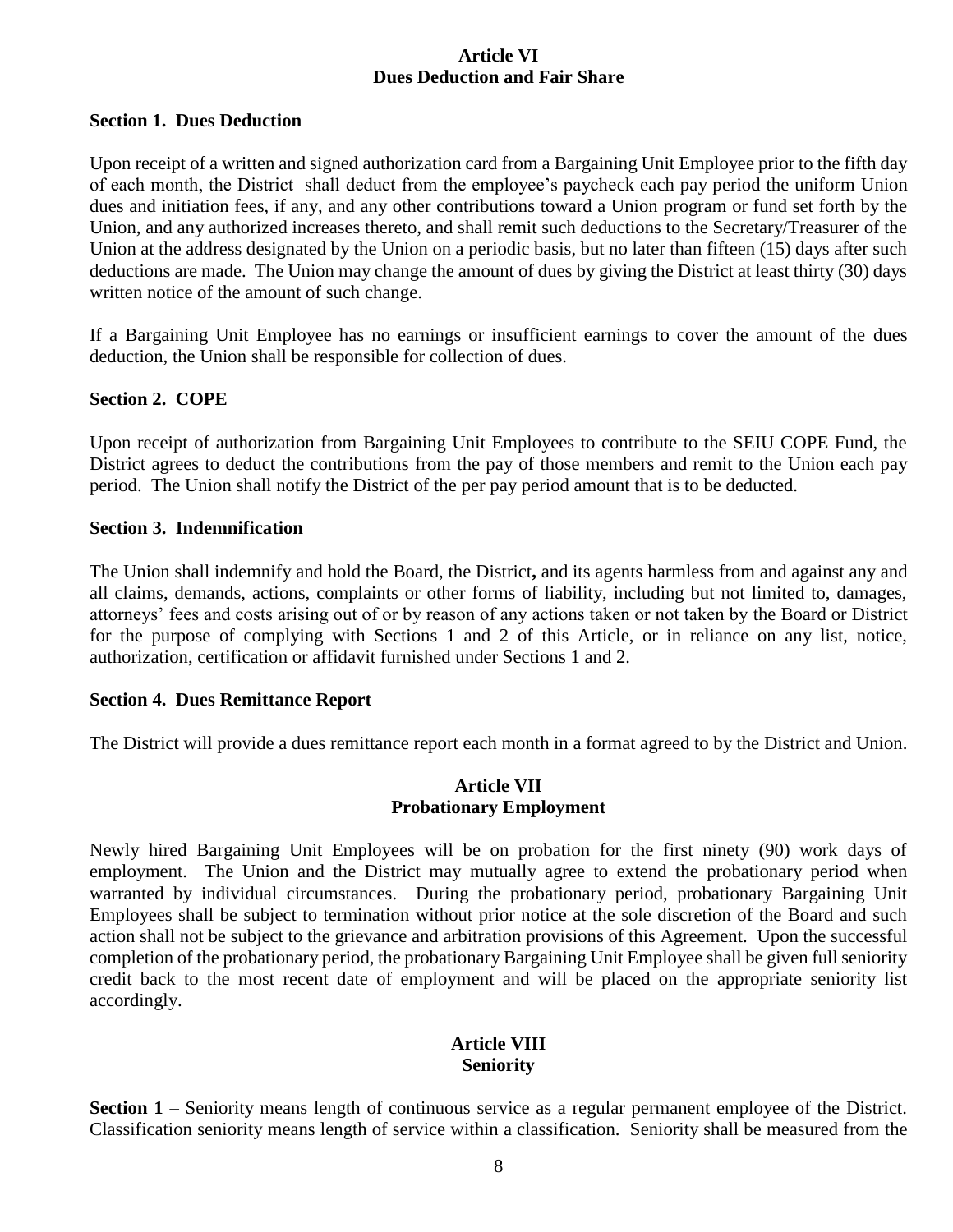first day the Bargaining Unit Employee begin his/her employment with the District or within a classification. If a Bargaining Unit Employee moves to a different classification, his/her classification seniority shall be frozen at his/her seniority level within that classification.

Classification seniority shall be used for vacation scheduling, bus route bidding**,** reduction in force, layoff, and recall provided the Bargaining Unit Employee is qualified to perform the duties of the position.

Qualifications and/or qualities being equal, as determined by the District, a Bargaining Unit Employee applying for a Bargaining unit vacancy will be offered the vacant position over a non-Bargaining Unit employee.

If two (2) or more Bargaining Unit Employees have the same seniority, their position on the seniority list for that classification shall be determined by the drawing of lots.

All seniority shall be lost upon resignation, retirement, transfer or promotion out of the Bargaining Unit, dismissal for just cause or upon reduction in force when recall rights expire.

**Section 2** – Seniority lists for each classification of position shall be established by the Board, in consultation with the Union, on or before February 1 of each year. The lists shall be posted in each building. In addition, a Union representative will be given a copy of the lists. Each Bargaining Unit Employee shall have until March 1 of each year to file a written objection(s) to his/her placement, or lack of placement, on the appropriate seniority list(s).

**Section 3** – The classification of position shall be:

- A. Bus Drivers
- B. Bus Riders
- C. Family Support Specialists
- D. Cooks (cooks, elementary managers, assistant managers or managers)
- E. Custodians

**Section 4**. Non-Bargaining Unit Employees will not ordinarily or generally be assigned to perform the work of Bargaining Unit Employees. This shall not be construed, however, to prevent the performance of Bargaining Unit work by such non-Bargaining Unit Employees due to absenteeism, tardiness, training, or emergency. The District and Union recognize that certain noon time bus routes are driven by non-Bargaining Unit Employees. These bus routes are not considered Bargaining Unit work. Additional routes that include a.m., noon and p.m. shall be Bargaining Unit work.

#### **Article IX Reduction in Force/Layoff and Recall**

**Section 1** - Whenever it is deemed necessary by the Board to reduce the number of Bargaining Unit Employees due to lack of funds, lack of work, job abolition, discontinue a particular type of educational support service, or other legitimate reason, the reductions shall be made by laying off any probationary Bargaining Unit Employee in the affected classification first. If further reductions are necessary, the least senior Bargaining Unit Employee in the affected classification of position shall be laid off. This process shall be repeated until the reduction in force is completed.

A Bargaining Unit Employee dismissed as the result of a reduction in force shall be given written notice at least thirty (30) days before the dismissal, together with a statement of honorable dismissal.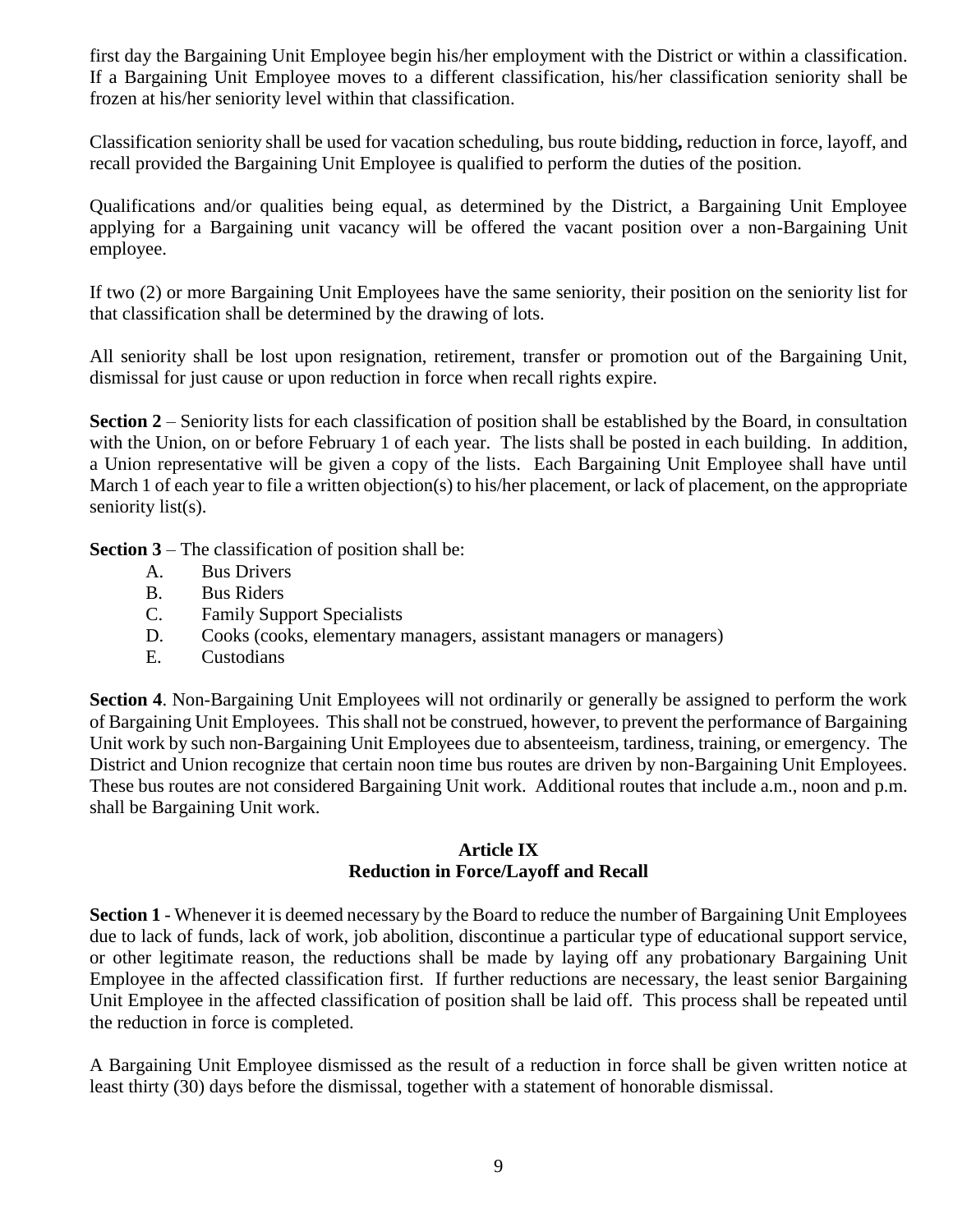A Bargaining Unit Employee shall have the right of recall within one (1) calendar year from the beginning of the following school term. Bargaining Unit seniority shall neither increase nor decrease during the recall period.

**Section 2** – If the District has any vacancies for the following school term or within one (1) calendar year from the beginning of the following school term, the position(s) thereby becoming available within a specific classification of position shall be tendered in writing to the Bargaining Unit Employee honorably dismissed from that classification of position in the inverse order of layoff. The offer shall be sent by certified mail, return receipt requested, to the Bargaining Unit Employee's address on file with the District.

**Section 3** – When the District tenders an offer pursuant to Section 2, the Bargaining Unit Employee will have fifteen (15) calendar days after receipt of the offer to accept the offer in writing. Failure to notify the District of acceptance of the offer shall constitute rejection of the offer. If a Bargaining Unit Employee rejects an offer, the Bargaining Unit Employee shall be deemed to have waived his/her recall rights and will no longer be eligible for any other vacant positions that become available within the recall time period.

#### **Article X Subcontracting**

Absent extraordinary circumstances, the District will not outsource or subcontract work historically performed by the bargaining unit for the duration of this Agreement. The Board, however, during the term of this Agreement, reserves the right to seek bids for such services if such services will occur after the expiration of the Agreement. The District will notify the Union when it exercises its right to seek bids.The Board recognizes its duty to bargain any proposal to outsource or subcontract such services. This Article will sunset on June 30, 2012 and be of no legal effect thereafter. The provisions of this Agreement will not constitute the status quo upon the expiration of the Agreement.

#### **Article XI No Strike No Lockout**

**Section 1. No Strike**. During the term of this agreement and any extension thereof, no Bargaining Unit Employee covered by this Agreement, or the Union, nor any person acting on behalf of the Union shall engage in, authorize, or instigate any strike, sympathy strike, slowdown or refusal to work. Any Bargaining Unit Employee violating this provision of the Agreement shall be subject to disciplinary action up to and including termination.

**Section 2. No Lockout**. The Employer will not lockout Bargaining Unit Employees during the term of this Agreement or any extension thereof.

#### **Article XII Bargaining Unit Employee Evaluations**

The Union and the District recognize the value of the evaluation process. The evaluation of Bargaining Unit Employees shall be for the assessment/improvement of the Bargaining Unit Employee's job performance**.** The evaluation process is not to be used as the primary process for discipline.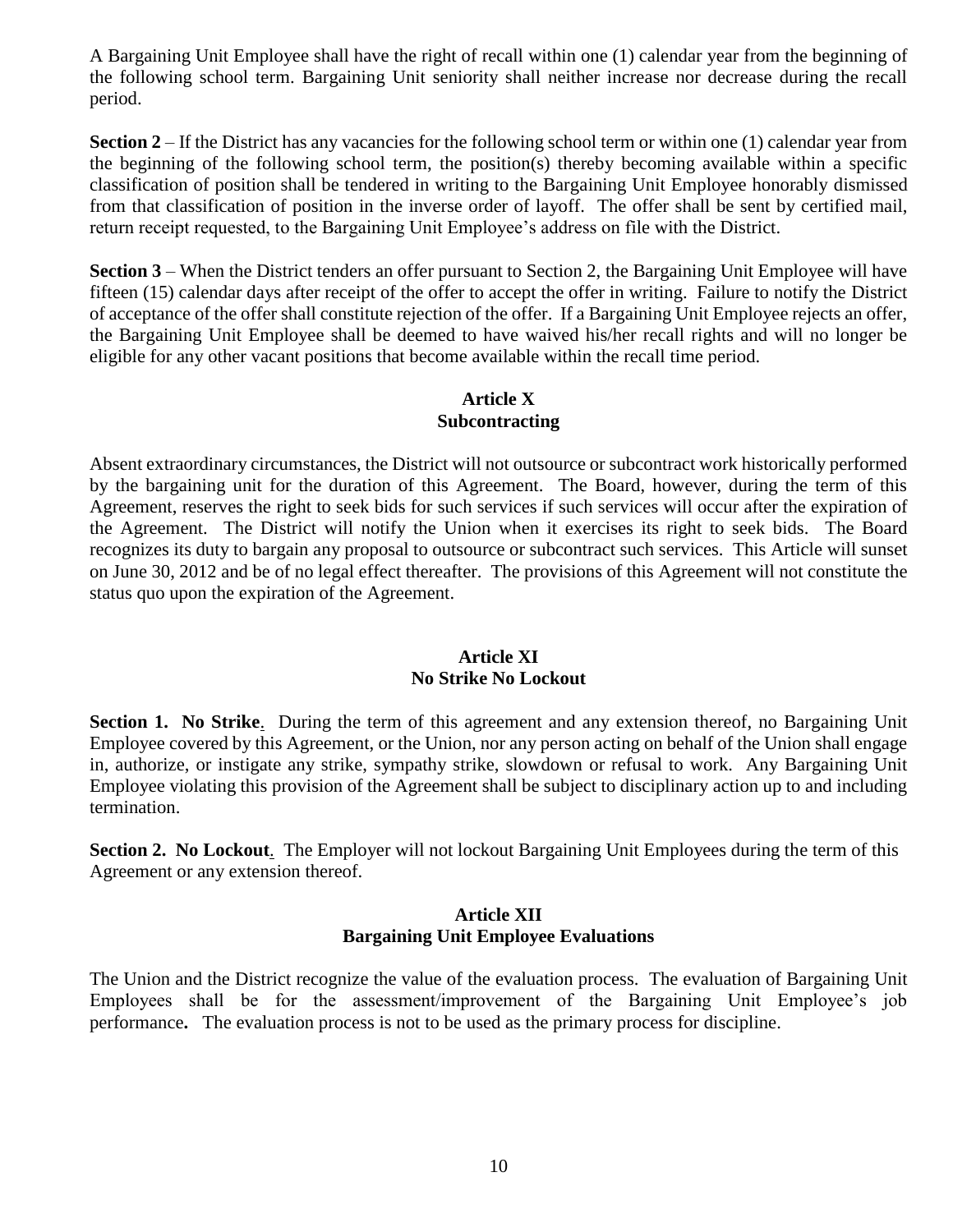#### **Article XIII Leaves**

#### **Section 1. Sick Leave**

Each Bargaining Unit Employee whose regular scheduled work week consists of 30 hours or more shall be granted 12.5 sick leave days per school year, 3 of which may be used for personal leave as provided in Section 3 of this article. No more than 3 personal leave days may be used per year.

Bargaining Unit Employees whose regular scheduled work week consists of at least 20 hours per week but less than 30 hours per week will be granted 10 days of sick leave, 2 of which can be used for personal leave. A Bargaining Unit Employee's hours per week will be rounded to the nearest 20 or 30 hours to determine sick leave. However, no rounding up will be done to qualify for 20 hours.

A sick leave day shall be the same length as the Bargaining Unit Employee's regular work day.

Sick leave shall be interpreted to mean personal illness, quarantine at home, or serious illness or death in the immediate family or household. Immediate Family ("Immediate Family") shall be defined as: parent(s), step parent(s), spouse, brother(s), sister(s), step-brother(s), step-sister(s). child(ren), foster child(ren), as defined by DCFS, grandparent(s), grandchild(ren), dependents, as defined by the IRS, and legal guardians or the corresponding relatives of the Bargaining Unit Employee's spouse.

Serious illness is defined as being an illness which an attending physician would designate, if requested, as sufficiently serious to require the presence of the Bargaining Unit Employee at the bedside. Serious or personal illness may require written verification from the attending physician.

Unused sick leave shall accumulate without limit and a Bargaining Unit Employee shall have the ability, within IMRF regulations, to apply those days toward service credit.

#### **Section 2. Maternity Leave**

Maternity leave is granted for 6 weeks (42 calendar days) from the date of birth or adoption. A written request should be sent to the Personnel Office requesting the leave. Accumulated sick leave can be used for this period of time. An extension can be requested for an additional 2 weeks (14 calendar days) for a medical reason with a physician's written note. Accumulated sick leave can also be used for the extension. If a Bargaining Unit Employee doesn't have accumulated sick days to cover the length of the absence, the days will be unpaid leave. Bargaining Unit Employees desiring maternity leave should contact the Superintendent in writing as far in advance of such leave as possible indicating approximate start and end date of the leave.

#### **Section 3. Personal Leave**

Personal leave shall be used for the purpose of handling personal business and no reason need be given. A written application for personal leave shall be made to the immediate supervisor. Notice of personal leave shall be given as early as possible in advance of the requested leave and except in emergency situations shall be at least 2 days prior to the day of leave.

A. Personal leave days may not be taken during the first or last 5 days of school, on days when final examinations or special programs are scheduled, or on the first working day preceding or following a vacation, holiday, or institute day, except in emergency situations as approved by the Superintendent.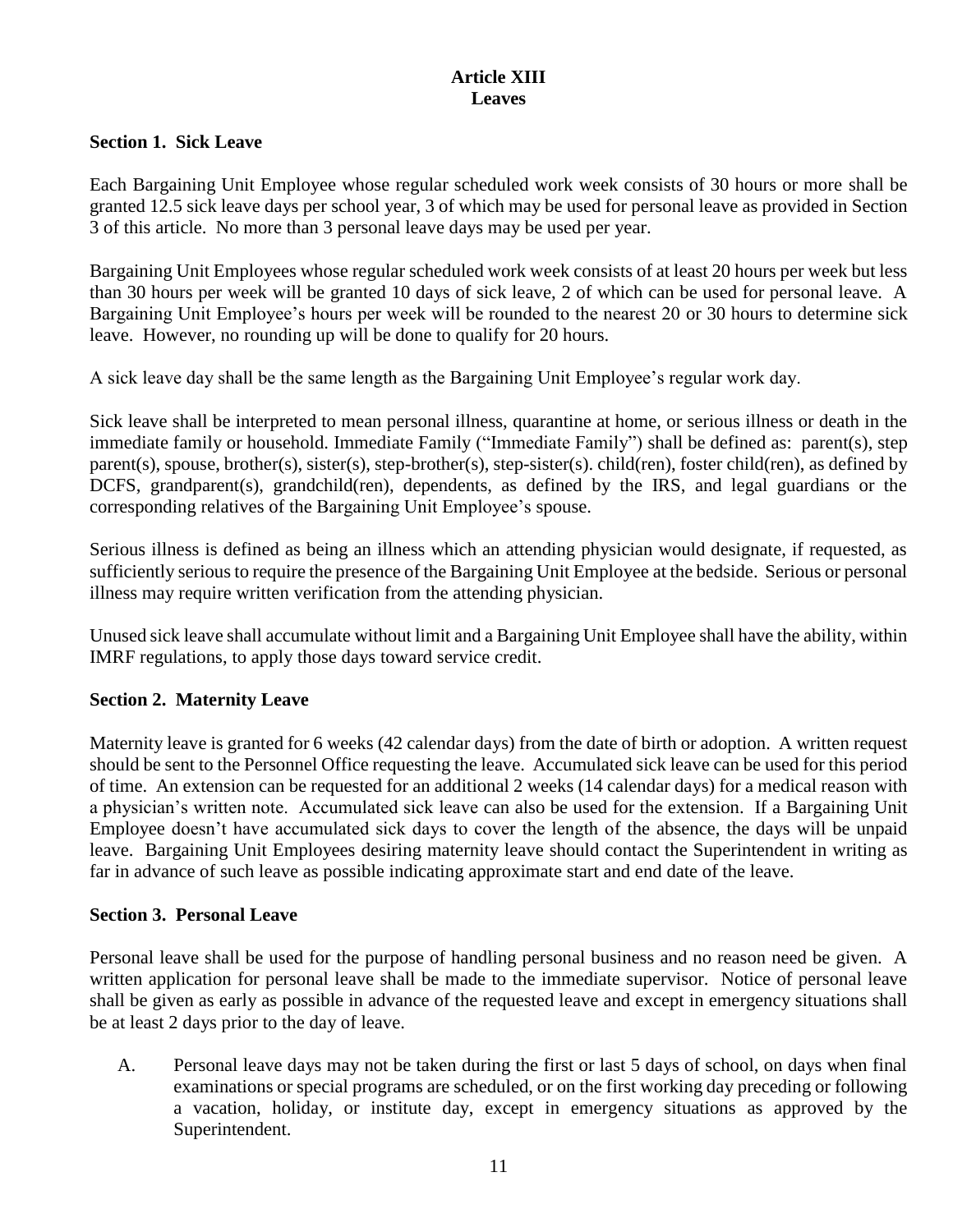B. On any particular day, the District may limit the number of Bargaining Unit Employees who may take personal leave.

#### **Section 4. Funeral Leave**

In the event of a death in a Bargaining Unit Employee's Immediate Family, or the death of a brother-in-law, sister-in-law, son-in-law or daughter-in-law, funeral leave shall be allowed up to 4 days per occurrence. One day of funeral leave shall be allowed for aunts, uncles, nieces or nephews or the corresponding relative of the Bargaining Unit Employee's spouse. Bargaining Unit Employees must work 20 hours or more per week to be eligible for paid funeral leave. Personal leave shall be used for attendance at other funerals.

#### **Section 5. Court Appearances**

- A. Bargaining Unit Employees called for jury duty when school is in session shall receive full salary during the time the Bargaining Unit Employee is on jury duty. Jury duty remuneration received by the Bargaining Unit Employee shall be forfeited by the Bargaining Unit Employee to the District.
- B. A Bargaining Unit Employee issued a court subpoena concerning matters relating to his/her employment by the District shall receive full salary for each working day of required absence providing the Bargaining Unit Employee forfeits to the District any witness fees received. This provision is not applicable if the Bargaining Unit Employee is subpoenaed to testify under the following conditions:
	- 1. A matter in which either the Bargaining Unit Employee, or any of the Bargaining Unit Employee's Immediate Family, or any business associate have a financial interest.
	- 2. If the Bargaining Unit Employee is a witness against the District, the Board, or its representatives as a result of any legal actions commenced by or on behalf of the Union, its agents or Employees, or as the result of any legal actions arising from collective negotiations between Union, and the Board.
	- 3. If the Bargaining Unit Employee has been charged with negligent or wrongful acts alleged to have been committed in the scope of employment or under the direction of the District and the Bargaining Unit Employee is found guilty by a jury or court of the charges brought against such Bargaining Unit Employee.

#### **Section 6. Military Leave**

An appropriate military leave of absence shall be granted to any qualified Bargaining Unit Employee in accordance with the provisions of Section 10-20.7b of the Illinois School Code and Title 38, United States Code, Chapter 43-Employment and Reemployment Rights of Members of the Uniformed Services.

#### **Section 7. Extended Leave of Absence**

- A. A request for an extended leave of absence shall be in writing to the Superintendent. Granting of an extended leave of absence shall be at the discretion of the Board.
- B. An extended leave of absence will be without pay, and salary increments based upon experience shall not accrue during a leave of absence.
- C. A Bargaining Unit Employee on an extended leave of absence shall retain his/her seniority date but will not receive additional service credit during the period of leave.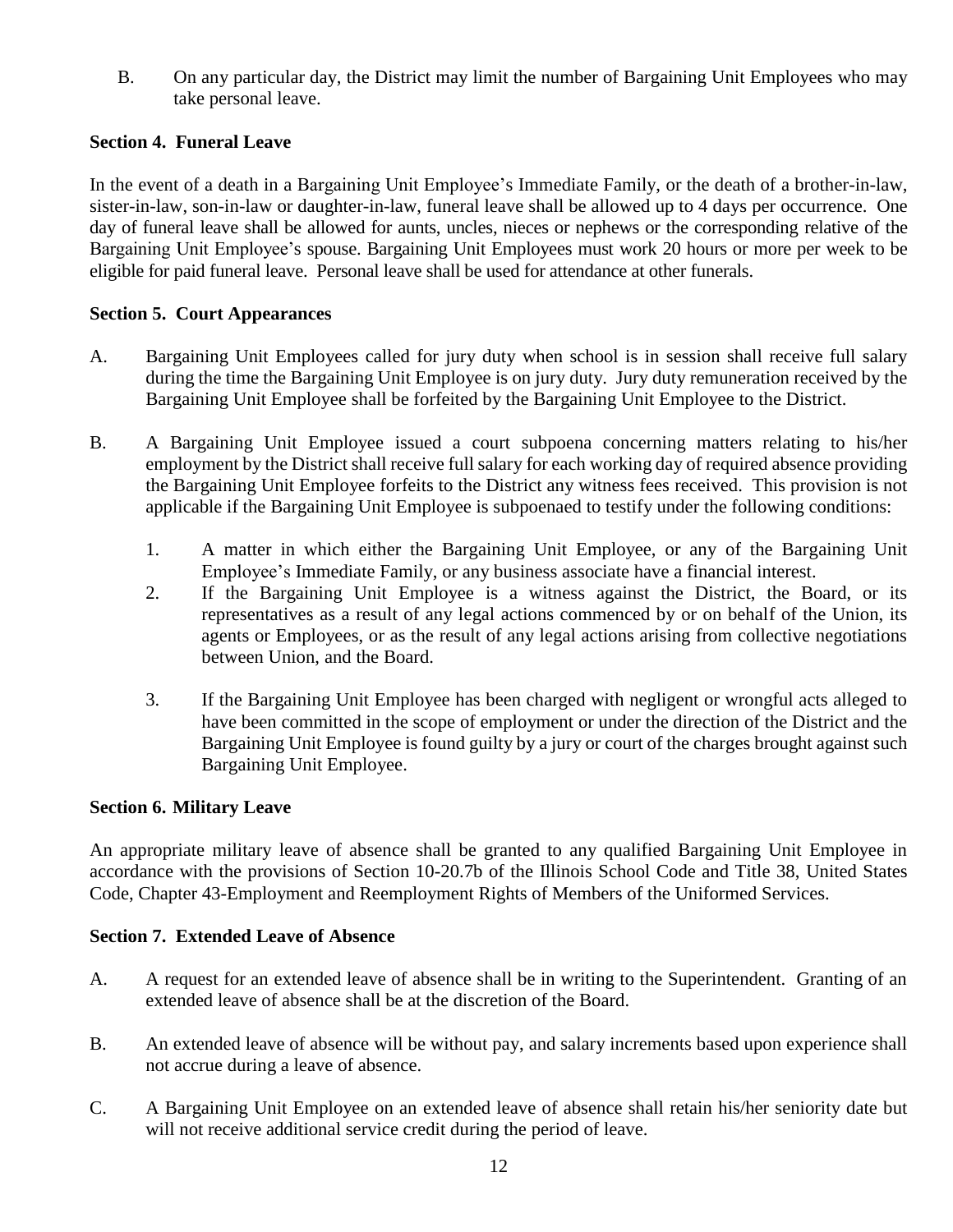- D. A written notice of intention to either return or resign shall be given to the Superintendent thirty (30) calendar days prior to the expiration of the leave.
- E. The District may require a Bargaining Unit Employee returning from an extended leave of absence to furnish a statement from a physician or other medical practitioner indicating the Bargaining Unit Employee is capable of returning to work.

#### **Section 8. Extended Medical Leave**

A Bargaining Unit Employee may apply for an extended medical leave for health reasons for the remainder of a current school year. A request for such leave must be accompanied with a statement from a physician indicating that such leave is necessary for the physical or emotional well-being of the Bargaining Unit Employee. Extended medical leave shall be considered an extended leave of absence as outlined in Section 7 above.

#### **Article XIV Hours of Work and Overtime**

**Section 1.** The workweek, for the purpose of pay including the calculation of overtime, shall consist of seven (7) days beginning Monday 12:01 a.m. through Sunday, 12:00 p.m.

**Section 2.** A Bargaining Unit Employee shall receive overtime pay  $1\frac{1}{2}$  times the regular hourly rate for hours worked beyond forty (40) hours in any given work week.

**Section 3.** A Bargaining Unit Employee will be paid his/her regular hourly wage for attending meetings when approved by the supervisor which occur outside of his/her regular work day.

#### **Article XV Bus Drivers Requirements and Field Trip Opportunities** *This article applies to Bus Driver Bargaining Unit Employees only***.**

**Section 1. Physical Examination.** The District will reimburse Bargaining Unit Employees for their state required CDL physical exam from the physician or medical provider of their choice. The District will negotiate a rate annually with a local medical provider and will reimburse the Bargaining Unit Employee up to that year's negotiated rate. Reimbursement will be made to the bus driver or directly to the medical provider if requested.

**Section 2. Commercial Drivers License**. The District shall pay for the cost of the Commercial Drivers License. Bargaining Unit Employees shall submit their receipt of the charge incurred for renewing the C.D.L. and shall be reimbursed for said cost.

**Section 3. Drug Testing**. Pursuant to Illinois Revised Statute, Chapter 95 1/2, Section 6-106.1 all bus driver applicants are subject to drug testing in accord with standards prescribed by the State Superintendent of Education. Bus drivers shall obtain their state required drug test at a local District-designated medical facility. The District shall make payment directly to the medical facility. Drug testing will be scheduled either during assigned working hours or immediately before or after assigned working hours. Any time spent outside the assigned work time, including travel to and from, will be compensated at his/her regular hourly rate.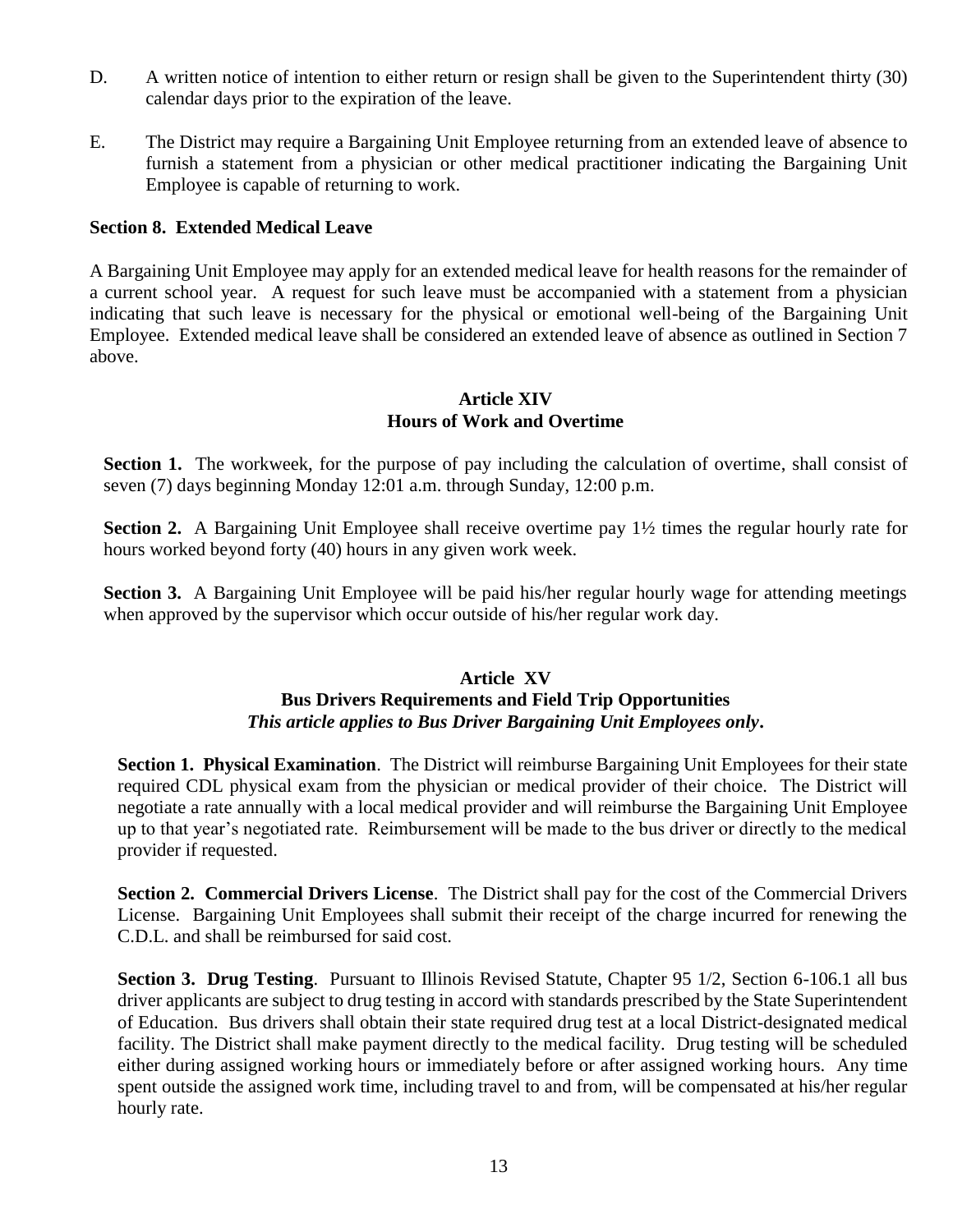If the examining physician determines there is no legitimate medical explanation for a positive test result for one or more of the tested drugs, the applicant shall be ineligible to receive a school bus driver permit 23 Ill. Admin. Code 275.30 (f) and accordingly shall not be employed as a bus driver for the District. Any current bus driver who tests positive on renewal of his/her license for the tested drugs with no determination from the examining physical that there is a legitimate medical explanation for the positive test result shall be discharged as an employee of the District.

Accidents. Pursuant to Illinois Revised Statute, Chapter 95 1/2, Section 6-516 the driver of any school bus involved in an accident is deemed to have given consent to submit to a test or tests to be administered at the discretion of a law enforcement officer subject to the provision of Section 11-501.2 of the Ill. Rev. Stat., Ch. 95 1/2, of the drivers breath, blood or urine for the purpose of determining the presence of alcohol or other drugs in the person's system. Failure to voluntarily consent to such testing shall be grounds for discharge as an employee of the District. A positive test for alcohol or any drug which might or could impair the driver shall be grounds for discharge as an employee of the District.

Selected Testing. Any bus driver suspected of using alcohol or other drugs, at any time he/she is acting in the employ of the District as a bus driver, shall be subject to a drug test of the same nature and to the same extent as if he/she were involved in an accident. The test may be requested by the Superintendent or his/her designee or the Director of Transportation at any reasonable time and place when the Superintendent or his/her designee or the Director of Transportation determines at his/her sole discretion that such test would be in the interest of the safety of students. Failure to take the test upon request or testing positive for alcohol or any drug which might or could impair the driving ability of the bus driver shall subject the bus driver to discharge as an employee of the District.

**Section 4. Field Trips and Other Extra Opportunities**. Field trips and other opportunities of extra work outside of the normal work duties will be offered to qualified Bargaining Unit Employees by seniority. If a Bargaining Unit Employee declines an opportunity for extra work, he/she will not be eligible for another opportunity until the rotation of Bargaining Unit Employees by seniority is completed. Bargaining Unit Employees will receive a stipend rate of \$13.00 per hour, with a two-hour minimum, for Head Start field trips and will receive their regular hourly rate of pay for other extra work. Bargaining Unit Employees will be paid the same stipend rate as other District employees for non-Bargaining Unit work.

#### **ARTICLE XVI Compensation and Benefits**

#### **Section 1. Compensation**

The wage rates of all Bargaining Unit Employees covered by this Agreement are set forth in the respective documents attached hereto and made a part hereof (as listed below). All new Bargaining Unit Employees must work at least 50% of the year to receive the step increase in pay for the following year.

- A. Bus Driver Salary Schedule
- B. Bus Rider Salary Schedule
- C. Family Support Specialist Salary Schedule
- D. Cafeteria Cook Salary Schedule
- E. Custodian Salary Schedule

A Bargaining Unit Employee shall receive such pay consistent with the pay practices of the District.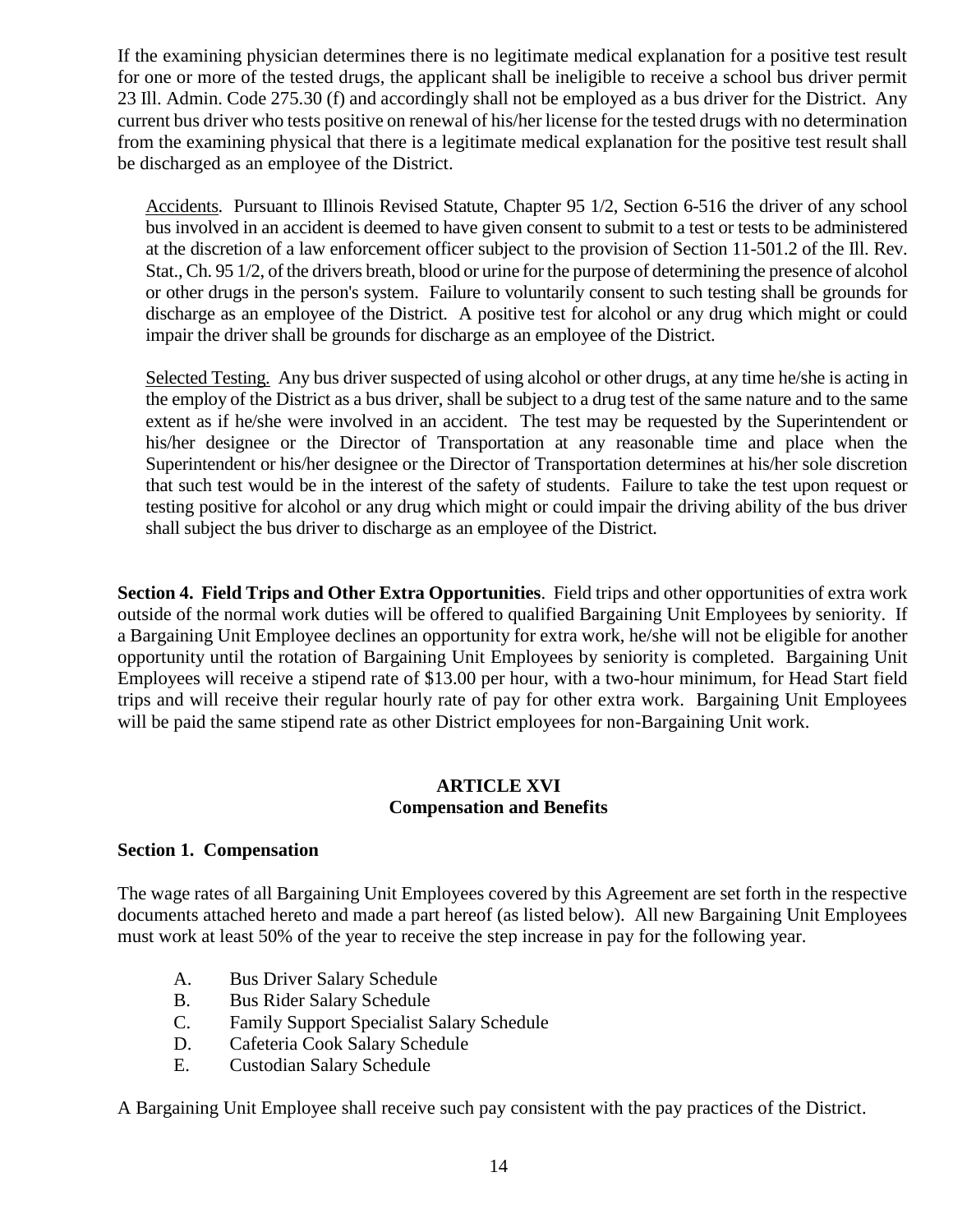Bargaining Unit Bus Riders positions that cover all three routes (a.m., noon and p.m.) will be paid on a 12 month pay schedule.

#### **Section 2. Life Insurance**

The District shall provide to a Bargaining Unit Employee who works at least 20 hours per week \$10,000.00 in life insurance. All regular/routine hours worked in any department of the District will be counted in determining a Bargaining Unit Employee's FTE status. In order to be eligible for life insurance coverage, a Bargaining Unit Employee not participating in the District's health insurance program may be required by the insurance company to pass a physical examination.

#### **Section 3. Health Insurance**

The District shall provide health insurance coverage to permanent Bargaining Unit Employees whose hours of work qualify them as a .5 FTE (at least 4 hours per day and 20 hours per week). All regular/routine hours worked in any department of the District will be counted in determining a Bargaining Unit Member's FTE status. Coverage**,** premiums, co-pays, deductibles and out of pocket expense shall be as determined by the Quincy Federation Contract. This information, as well as the District health plan and medical booklet are available to all Bargaining Unit Employees on the District's website.

#### **Section 4. Holidays**

- A. Only a Bargaining Unit Employee who is employed on a 260-day, 8-hour basis per year will receive holiday pay. Holiday pay is included in the annual salary amount in the salary schedule.
- B. All days observed as holidays under the School Code and by the District are to be considered as holidays and observed as such including: 1) New Year's Day, 2) Martin Luther King's Birthday, 3) Presidents' Day, 4) Good Friday, 5) Memorial Day, 5) July 4<sup>th</sup>, 6) Labor Day, 7) Veteran's Day, 9)Thanksgiving, 10) Day after Thanksgiving, 11) December  $24<sup>th</sup>$ , 12) Christmas Day, 13) December 31. In the event any of these holidays are no longer required by the Illinois School Code and are not observed as holidays by the District, they will automatically be deleted as a holiday from this Agreement and shall be reinstated as work days.
- C. When Christmas and New Year's fall on Saturday or Sunday, Friday or Monday will be observed. When Christmas and New Year's fall on any other weekday, the holiday will be observed on that day.

#### **Section 5. Vacation**

- A. Only a Bargaining Unit Employee who is employed on a 260-year, 8 hrs-day basis is eligible for vacation. Vacation pay is included in the annual salary amount in the salary schedule.
- B. The following vacation schedule is the official policy of the District:

| <b>Length of Employment</b> | Monthly<br>Accumulation | <b>Maximum Vacation Leave</b><br>Earned Per Year |
|-----------------------------|-------------------------|--------------------------------------------------|
| From:                       |                         |                                                  |
| Beginning of employment     | $0.83$ Days             | 10 Days per year                                 |
| Beginning of year 7         | $1.25$ Days             | 15 Days per year                                 |
| Beginning of year 15        | $1.67$ Days             | 20 Days per year                                 |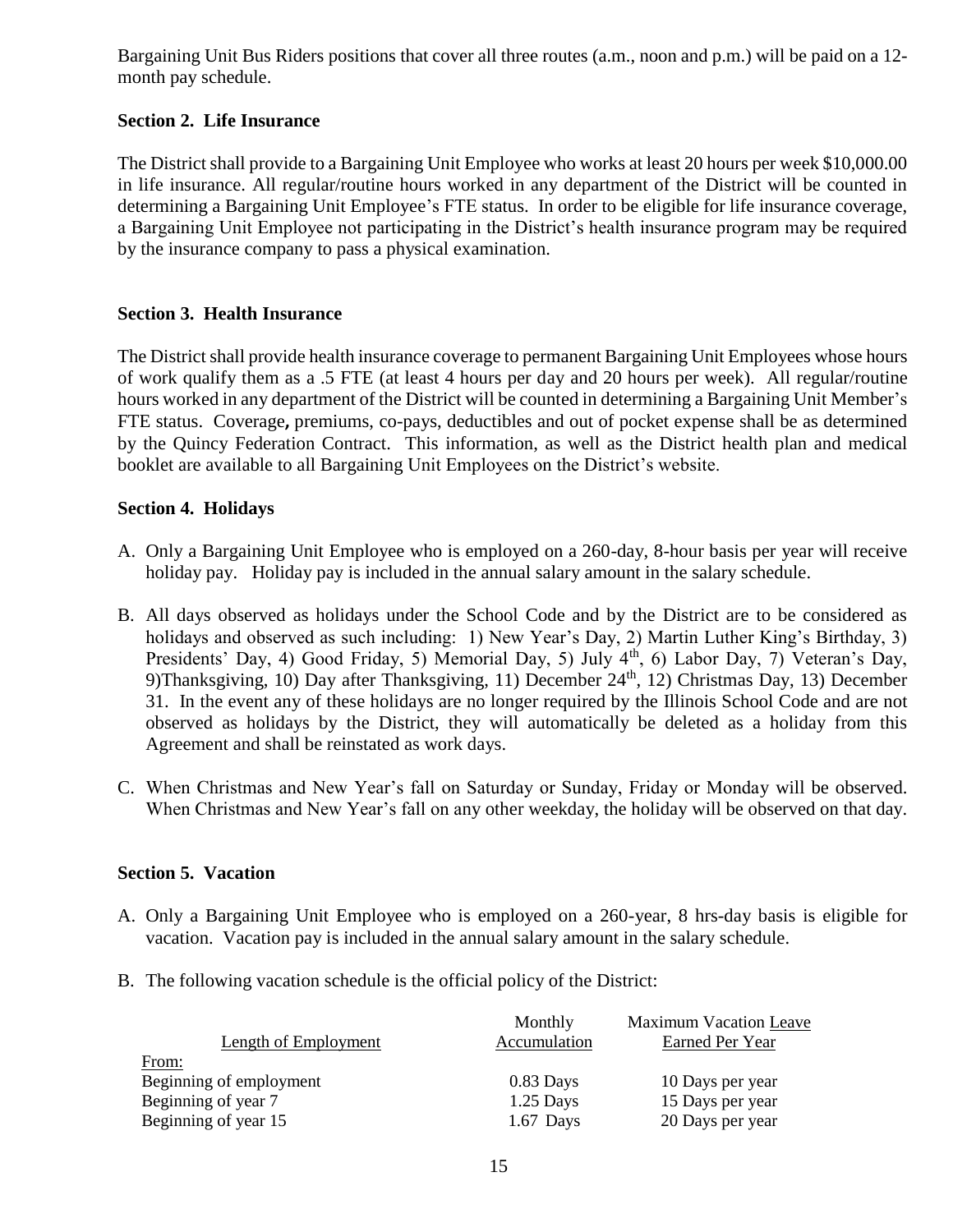- C. The employee work year will run from July 1 to June 30. The vacation earned for the first year will be prorated according to the number of days worked during the first partial year.
- D. In general, Bargaining Unit Employees must take vacations during summer months when schools are not in session; however, upon approval by the immediate supervisor, employees shall be allowed to use up to five (5) days of their accumulated vacation during Christmas break.
- E. Should a legal holiday fall on a regular work day during the Bargaining Unit Employee's vacation, he/she may take the first work day following the end of his/her vacation or the day preceding his vacation. This day will not be allowed at any other time.

#### **Section 6. Compensation and Benefit Programs.**

It is the intention of the Union and the District that, unless otherwise specified in this Agreement, Bargaining Unit Employees will receive the same compensation and benefits (as specified in this Article XVI) as non-Bargaining Unit Employees who perform comparable work for the District. Bargaining Unit Employees will be required to make the same contributions for such benefits as non-Bargaining Unit Employees who perform comparable work for the District. Prior to effectuating a change in Bargaining Unit Employee's compensation, benefits or the Bargaining Unit Employee's cost of benefits, the District will provide the Union with at least 30 days' notice of the change and the opportunity to bargain, provided however that if the Union and the District do not reach an alternative agreement by the pre-determined effective date, Bargaining Unit Employee's compensation, benefits and the Bargaining Unit Employee's cost of benefits will be the same as non-Bargaining Unit Employees who perform comparable work unless and until an agreement has been reached.

#### **Article XVII Effect of Agreement**

#### **Section 1. Conflict**

Should any provision of this Agreement conflict with any policies and/or rules of the District, the provisions of this Agreement shall prevail.

#### **Section 2. Parity Clause**

During the term of the agreement, should any other Bargaining Unit Member with the same job classifications and titles, receives any wage or benefit enhancements that exceed those contained in this agreement, the SEIU Bargaining Unit Member with the same classification and title shall receive such wages or benefits retroactive to the date such wages or benefits went into effect.

#### **Section 3. Complete Understanding**

The terms and conditions set forth in this Agreement contain the full and complete agreement negotiated by the parties and nothing that is excluded is agreed to unless it is put in writing, signed by all parties, and attached to this Agreement. The terms and conditions may be altered, changed, added to, deleted from, or modified only through the voluntary, mutual consent of the parties in a written amendment executed according to the provisions of this Agreement. Nothing herein shall be construed as a waiver by the Union to negotiate mandatory subjects of bargaining which were not previously fully bargained.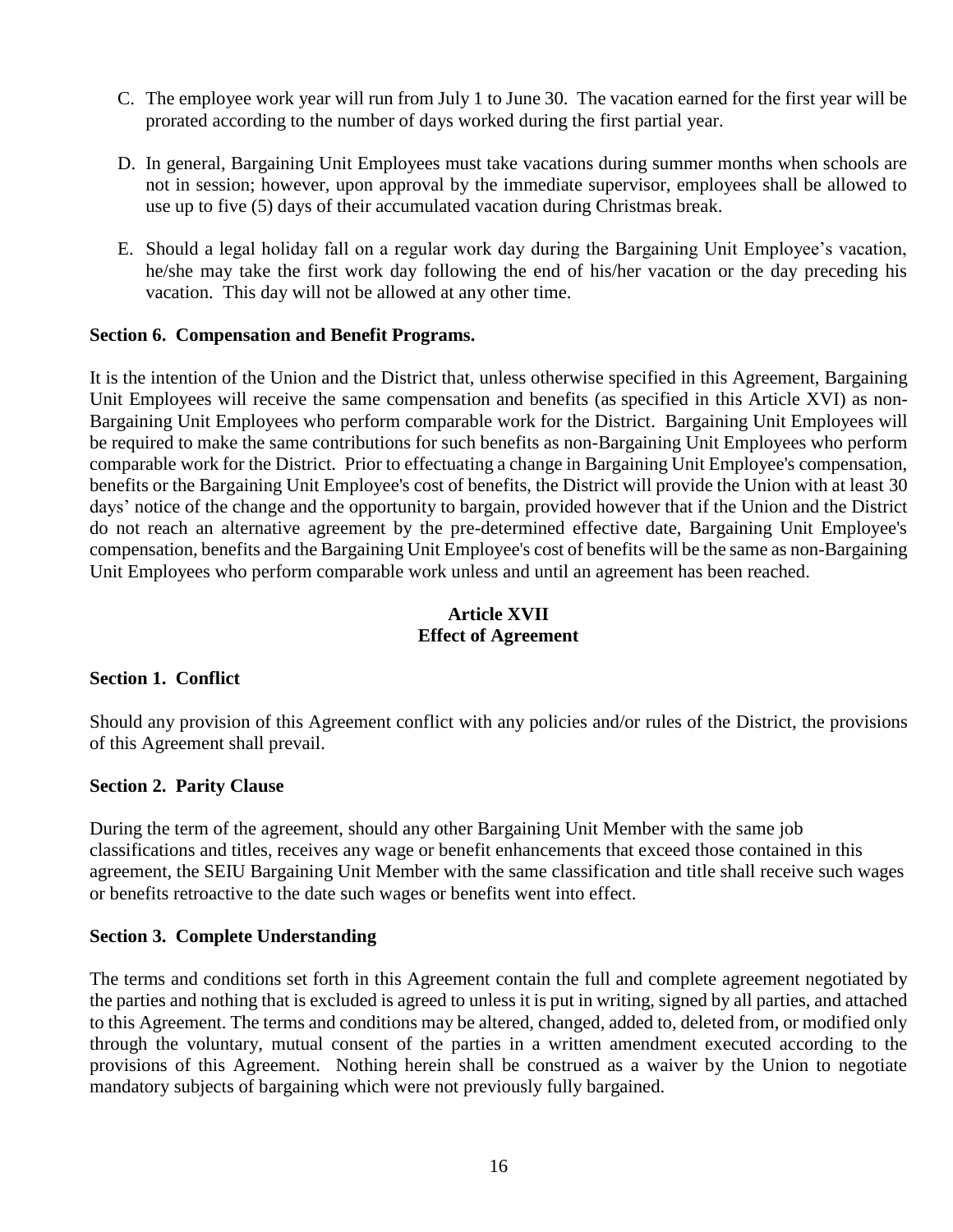#### **Section 4. Savings Clause**

Should any article, section, or clause of this Agreement be declared illegal by a court in this jurisdiction, said article, section, or clause, as the case may be, shall be automatically deleted from this Agreement to the extent that it violated the law. The remaining articles, sections, and clauses shall remain in full force and effect for the duration of the Agreement if not affected by the deleted article, section, or clause. The parties will meet and negotiate in an effort to reach agreement on any deleted article, section or clause.

#### **Section 5. Definitions**

**Agreement** – agreement between the Board and the Union

**Bargaining Unit** – all Head Start employees in the following classifications: regular full-time and regular part-time Head Start bus drivers, bus riders, cafeteria cooks, family support specialists and custodians, but excluding all managerial, supervisory, confidential, short-term and professional employees as defined by the Illinois Educational Labor Relations Act ("IELRA or Act").

**Bargaining Unit Employee** – a member of the Bargaining Unit

**Board** – The Board of Education of the District

**Claim** – an informal complaint or concern that may or may not develop into a Grievance

**Claimant** – a Bargaining Unit Employee who makes a Claim

**day** – calendar day unless otherwise specified.

**District** – Quincy School District #172, Adams County, Quincy, IL

**FMCS** – Federal Mediation and Conciliation Service

**Grievance** – a written assertion by a Bargaining Unit Employee and/or Union that there has been an alleged violation, misrepresentation, or misapplication of the specific provision of this Agreement.

**Grievant** – a Bargaining Unit Employee who presents a Grievance

**Immediate Family** - parent(s), step parent(s), spouse, brother(s), sister(s), step-brother(s), step-sister(s), child(ren), foster child(ren), as defined by DCFS, grandparent(s), grandchild(ren), dependents, as defined by the IRS, and legal guardians or the corresponding relatives of the Bargaining Unit Employee's spouse.

**Superintendent** – the Superintendent of the District or his/her designee

**Union** –Service Employees' International Union, Local 73

#### **Section 5. Notice.**

The District and the Union confirm that their current notice addresses are as follows:

District: Ouincy School District #172 Attn: Superintendent 1416 Maine St. Quincy, IL 62301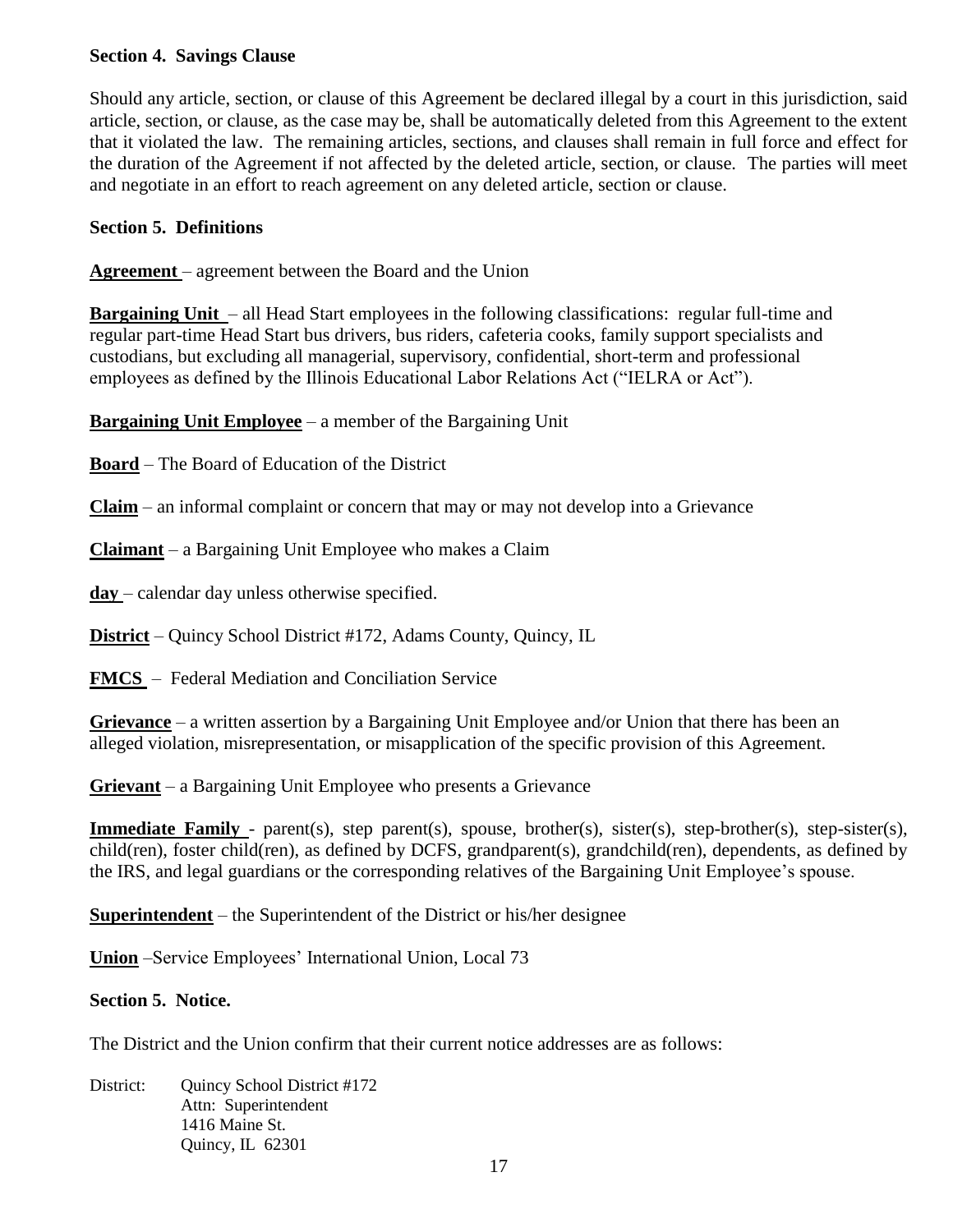Union: Services Employees International Union Local 73 With a copy to: Attn: Karen Kleinhans, Field Organizer Name: Rebecca Mock, Steward 600 South  $4<sup>th</sup>$  St. Street: 1008 N. 18<sup>th</sup> St. Springfield, IL 62703 Quincy, IL 62301

For dues, fair share and other Union deductions: Service Employees International Union Local 73 Attn: Matt Brandon, Secretary – Treasurer 1165 N. Clark Street, Suite 500 Chicago, IL 60610

The District and the Union may, by giving written notice, designate different addresses to which communications shall be sent.

#### **Terms of Agreement**

This contract is a three-year contract and is effective July 1, 2019 through June 30, 2022.

This Agreement is signed this 28<sup>th</sup> day of August, 2019.

IN WITNESS WHEREOF: For the Union For the Board /s/ Dian Palmer /s/ Sayeed Ali President President /s/ Karen Kleinhaus DeSilva /s/ Shelley Arns Senior Field Organizer Board Member /s/ Rebecca Mock /s/ Phyllis Stewart Bargaining Committee Member Secretary /s/ Barbara Foster Bargaining Committee Member /s/ Kimberly Pickle Bargaining Committee Member

/s/ Jerry Hanlin Bargaining Committee Member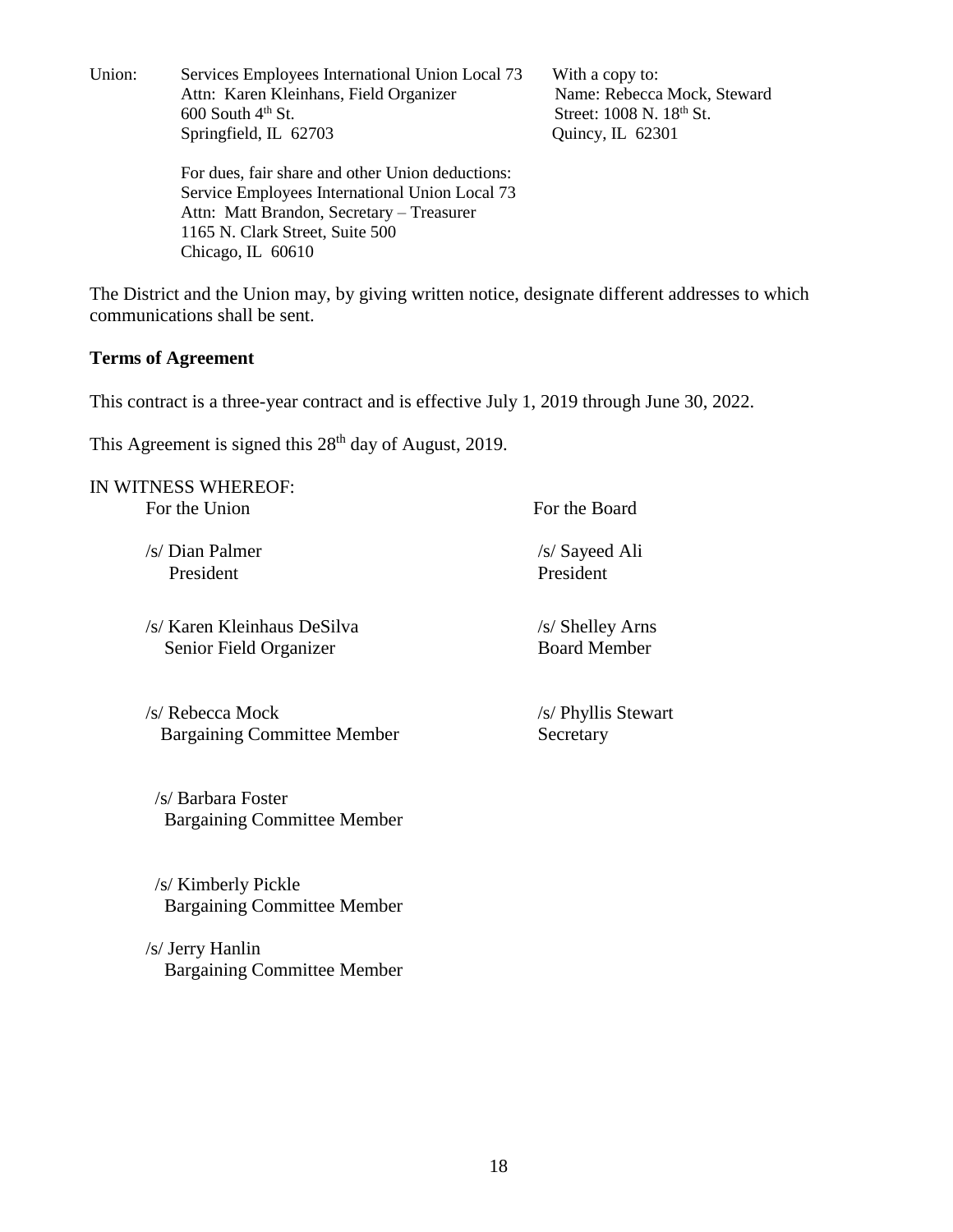#### **SEIU LOCAL 73 GRIEVANCE FORM**

| Grievant Name:                                                                                                                                                                                                                                 |               | <b>Classification Title:</b> |                  |
|------------------------------------------------------------------------------------------------------------------------------------------------------------------------------------------------------------------------------------------------|---------------|------------------------------|------------------|
| Building:                                                                                                                                                                                                                                      | Phone (Work): | Phone (Home):                |                  |
| Statement of Grievance: Cite alleged violation, date(s) of incident(s), brief description of what constitutes the violation, and specific<br>clause or clauses of the Agreement allegedly violated. (attach additional sheet(s) if necessary). |               |                              |                  |
|                                                                                                                                                                                                                                                |               |                              |                  |
|                                                                                                                                                                                                                                                |               |                              |                  |
| <b>Remedy Requested:</b>                                                                                                                                                                                                                       |               |                              |                  |
|                                                                                                                                                                                                                                                |               |                              |                  |
|                                                                                                                                                                                                                                                |               |                              |                  |
|                                                                                                                                                                                                                                                |               |                              |                  |
| Grievant Signature:<br>Date:                                                                                                                                                                                                                   |               | Steward Signature:<br>Date:  |                  |
| Step 1: We have discussed this matter and have not resolved the grievance for the reason(s) described below.<br>Remedy offered: accepted/rejected. Attach additional sheets if necessary. Include name of immediate<br>supervisor.             |               |                              | Date Submitted   |
|                                                                                                                                                                                                                                                |               |                              | Date of Meeting  |
|                                                                                                                                                                                                                                                |               |                              | Date of Response |
| Building Administrator Signature:                                                                                                                                                                                                              |               | Date:                        |                  |
| Step 2: We have discussed this matter and have/have not resolved the grievance for the reasons described<br>below. Remedy offered: accepted/rejected. Attach additional sheets if necessary.                                                   |               |                              | Date Submitted   |
|                                                                                                                                                                                                                                                |               |                              | Date of Meeting  |
|                                                                                                                                                                                                                                                |               |                              | Date of Response |
| Superintendent Signature:                                                                                                                                                                                                                      |               | Date:                        |                  |

**Please include all relevant documents and statements**.

*This form must be completed in duplicate*.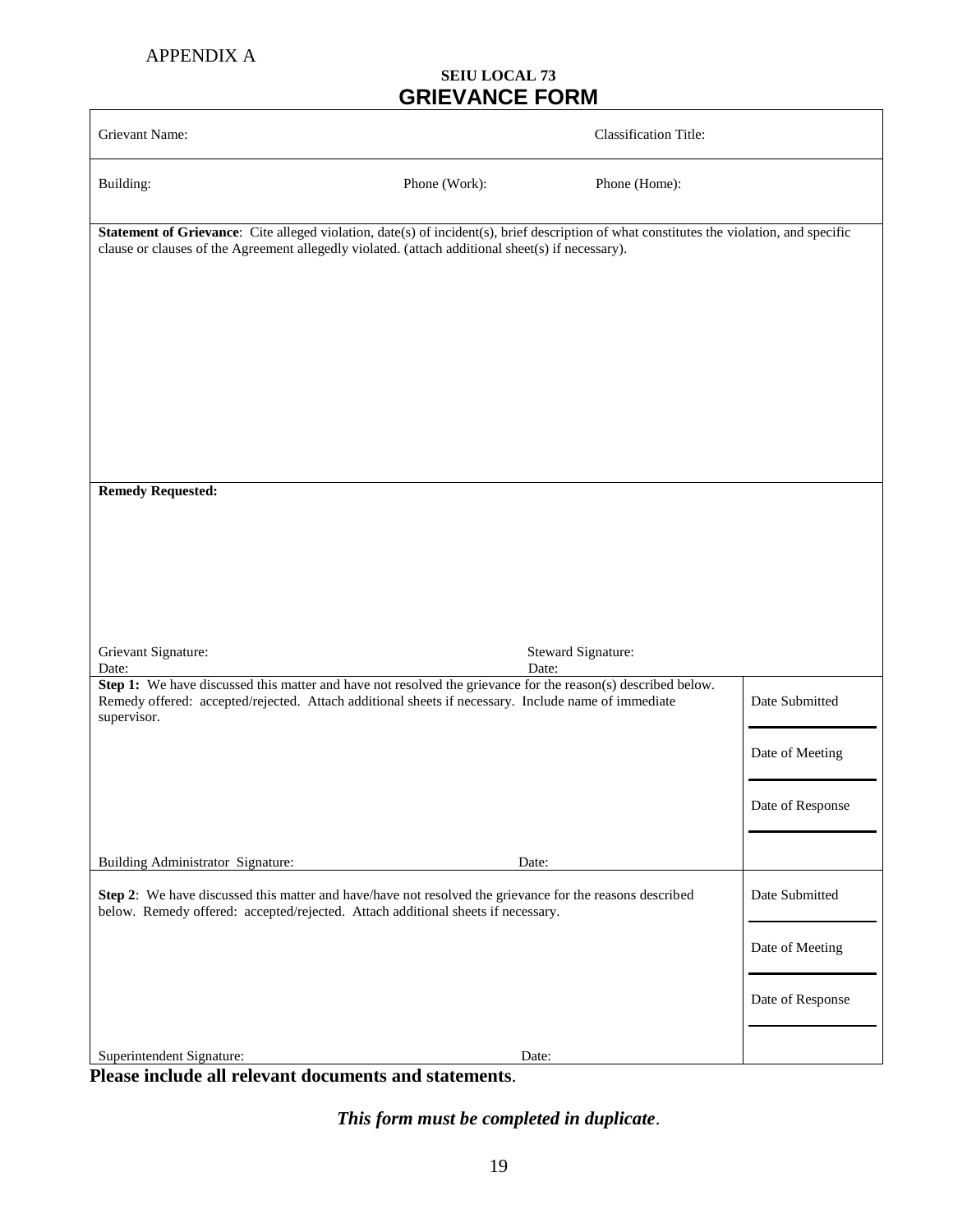#### **Schedule A Bus Drivers**

| Level          | 2019-20 | 2020-21 | 2021-22 |
|----------------|---------|---------|---------|
| 0              | \$12.78 | \$13.04 | \$13.30 |
| $\mathbf{1}$   | \$12.90 | \$13.23 | \$13.43 |
| 2              | \$13.03 | \$13.35 | \$13.63 |
| 3              | \$13.21 | \$13.48 | \$13.75 |
| 4              | \$13.47 | \$13.66 | \$13.88 |
| 5              | \$13.74 | \$13.92 | \$14.07 |
| 6              | \$14.01 | \$14.19 | \$14.34 |
| $\overline{7}$ | \$14.27 | \$14.46 | \$14.62 |
| 8              | \$14.55 | \$14.72 | \$14.89 |
| 9              | \$14.80 | \$15.00 | \$15.16 |
| 10             | \$15.08 | \$15.25 | \$15.45 |
| 11             | \$15.35 | \$15.53 | \$15.71 |
| 12             | \$15.61 | \$15.80 | \$16.00 |
| 13             | \$15.88 | \$16.06 | \$16.27 |
| 14             | \$16.14 | \$16.33 | \$16.54 |
| 15             | \$16.41 | \$16.59 | \$16.82 |
| 16             | \$16.68 | \$16.86 | \$17.09 |
| 17             | \$16.94 | \$17.13 | \$17.37 |
| 18             | \$17.21 | \$17.39 | \$17.64 |
| 19             | \$17.47 | \$17.66 | \$17.91 |
| 20             | \$17.74 | \$17.92 | \$18.19 |
|                |         |         |         |
| Level<br>$20+$ | 2.0%    | \$0.45  | 3.0%    |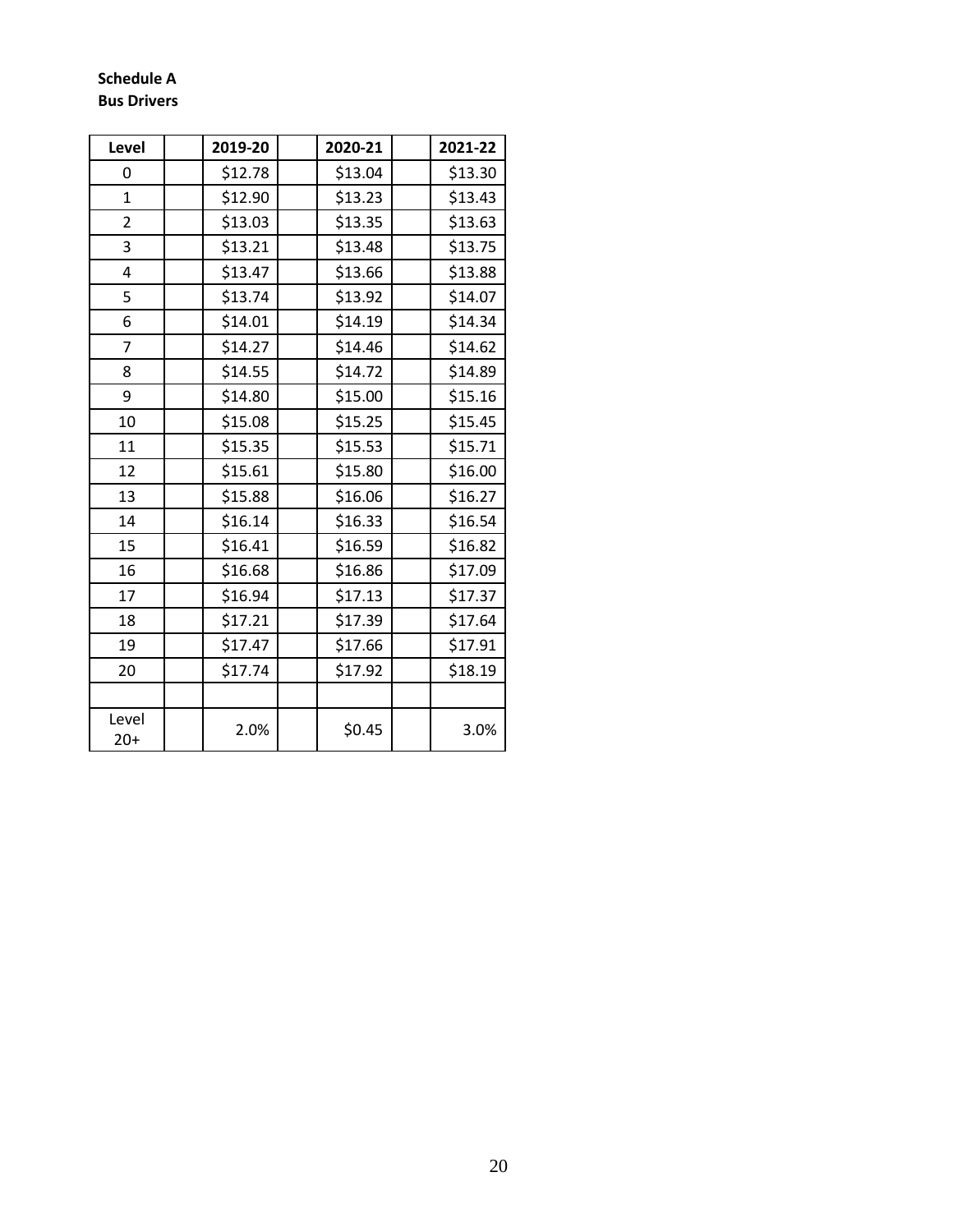| <b>Schedule B</b> |         |         |         |
|-------------------|---------|---------|---------|
| <b>Bus Riders</b> |         |         |         |
|                   |         |         |         |
| Level             | 2019-20 | 2020-21 | 2021-22 |
| 0                 | \$8.67  | \$8.84  | \$9.02  |
| $\mathbf 1$       | \$8.87  | \$9.12  | \$9.11  |
| $\overline{2}$    | \$9.08  | \$9.32  | \$9.39  |
| 3                 | \$9.28  | \$9.53  | \$9.60  |
| $\overline{4}$    | \$9.49  | \$9.73  | \$9.82  |
| 5                 | \$9.69  | \$9.94  | \$10.02 |
| 6                 | \$9.89  | \$10.14 | \$10.24 |
| 7                 | \$10.10 | \$10.34 | \$10.44 |
| 8                 | \$10.30 | \$10.55 | \$10.65 |
| 9                 | \$10.51 | \$10.75 | \$10.87 |
| 10                | \$10.71 | \$10.96 | \$11.07 |
| 11                | \$10.91 | \$11.16 | \$11.29 |
| 12                | \$11.12 | \$11.36 | \$11.49 |
| 13                | \$11.32 | \$11.57 | \$11.70 |
| 14                | \$11.53 | \$11.77 | \$11.92 |
| 15                | \$11.73 | \$11.98 | \$12.12 |
| 16                | \$11.93 | \$12.18 | \$12.34 |
| 17                | \$12.14 | \$12.38 | \$12.55 |
| 18                | \$12.34 | \$12.59 | \$12.75 |
| 19                | \$12.55 | \$12.79 | \$12.97 |
| 20                | \$12.75 | \$13.00 | \$13.17 |
|                   |         |         |         |
| Level 20+         | 2.0%    | \$0.45  | 3.0%    |
|                   |         |         |         |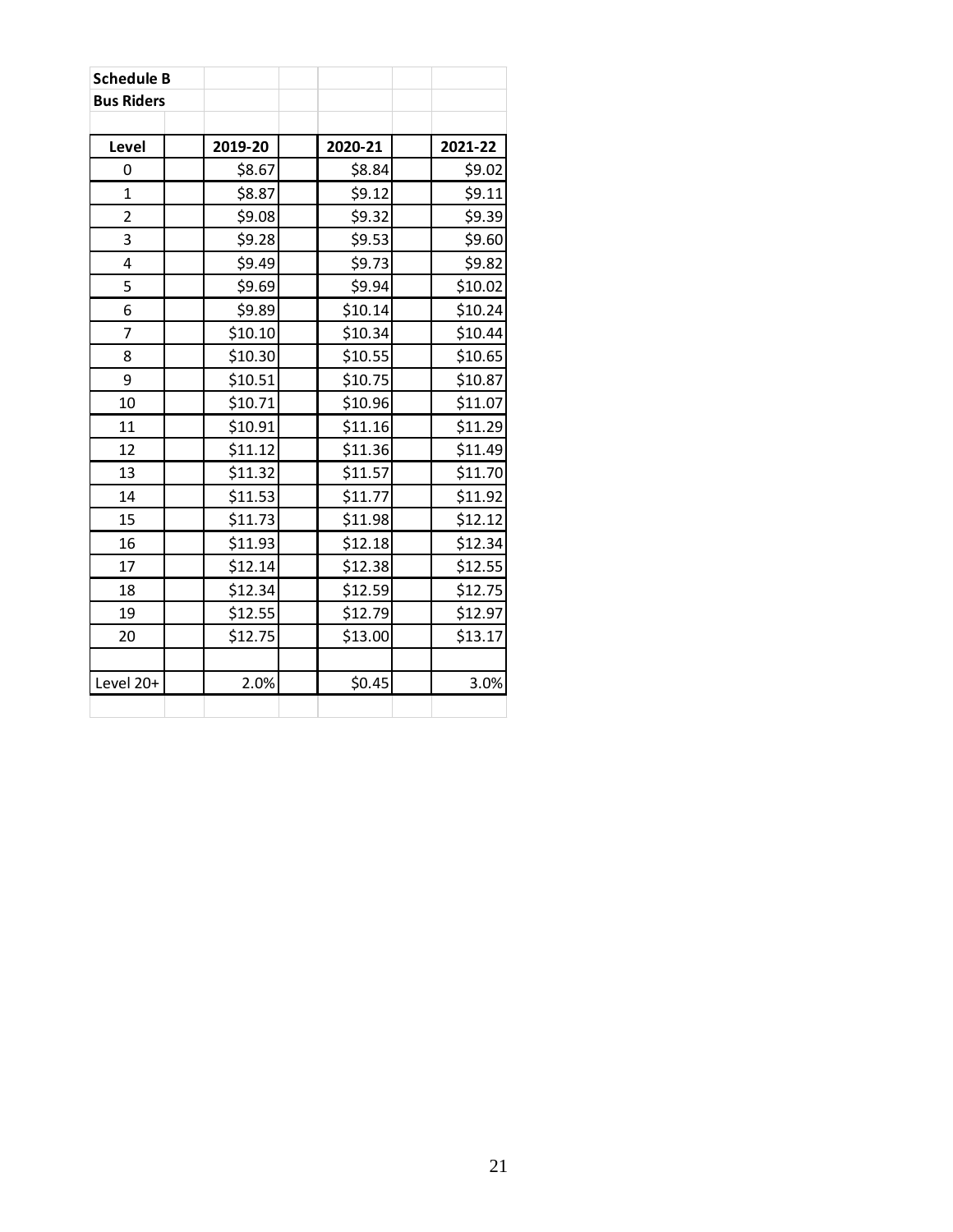| <b>Schedule C</b> |                                |         |         |
|-------------------|--------------------------------|---------|---------|
|                   | <b>Family Support (Assoc.)</b> |         |         |
|                   |                                |         |         |
| Level             | 2019-20                        | 2020-21 | 2021-22 |
| 0                 | \$17.24                        | \$17.58 | \$17.93 |
| 1                 | \$17.41                        | \$17.69 | \$18.11 |
| $\overline{2}$    | \$17.76                        | \$17.86 | \$18.22 |
| 3                 | \$18.12                        | \$18.21 | \$18.40 |
| 4                 | \$18.47                        | \$18.57 | \$18.76 |
| 5                 | \$18.85                        | \$18.92 | \$19.13 |
| 6                 | \$19.23                        | \$19.30 | \$19.49 |
| 7                 | \$19.60                        | \$19.68 | \$19.88 |
| 8                 | \$20.00                        | \$20.05 | \$20.27 |
| 9                 | \$20.39                        | \$20.45 | \$20.65 |
| 10                | \$20.81                        | \$20.84 | \$21.06 |
| 11                | \$21.23                        | \$21.26 | \$21.47 |
| 12                | \$21.64                        | \$21.68 | \$21.90 |
| 13                | \$22.08                        | \$22.09 | \$22.33 |
| 14                | \$22.52                        | \$22.53 | \$22.75 |
| 15                | \$22.97                        | \$22.97 | \$23.21 |
| 16                | \$23.44                        | \$23.42 | \$23.66 |
| 17                | \$23.90                        | \$23.89 | \$24.12 |
| 18                | \$24.38                        | \$24.35 | \$24.61 |
| 19                | \$24.87                        | \$24.83 | \$25.08 |
| 20                | \$25.36                        | \$25.32 | \$25.57 |
| 21                | \$25.87                        | \$25.81 | \$26.08 |
| 22                | \$26.39                        | \$26.32 | \$26.58 |
| 23                | \$26.92                        | \$26.84 | \$27.11 |
| 24                | \$27.46                        | \$27.37 | \$27.65 |
| 25                | \$28.01                        | \$27.91 | \$28.19 |
| 26                | \$28.56                        | \$28.46 | \$28.75 |
| 27                | \$29.13                        | \$29.01 | \$29.31 |
| 28                | \$29.71                        | \$29.58 | \$29.88 |
| 29                | \$30.30                        | \$30.16 | \$30.47 |
| 30                | \$30.92                        | \$30.75 | \$31.06 |
|                   |                                |         |         |
| Level 20+         | 2.0%                           | \$0.45  | 3.0%    |
|                   |                                |         |         |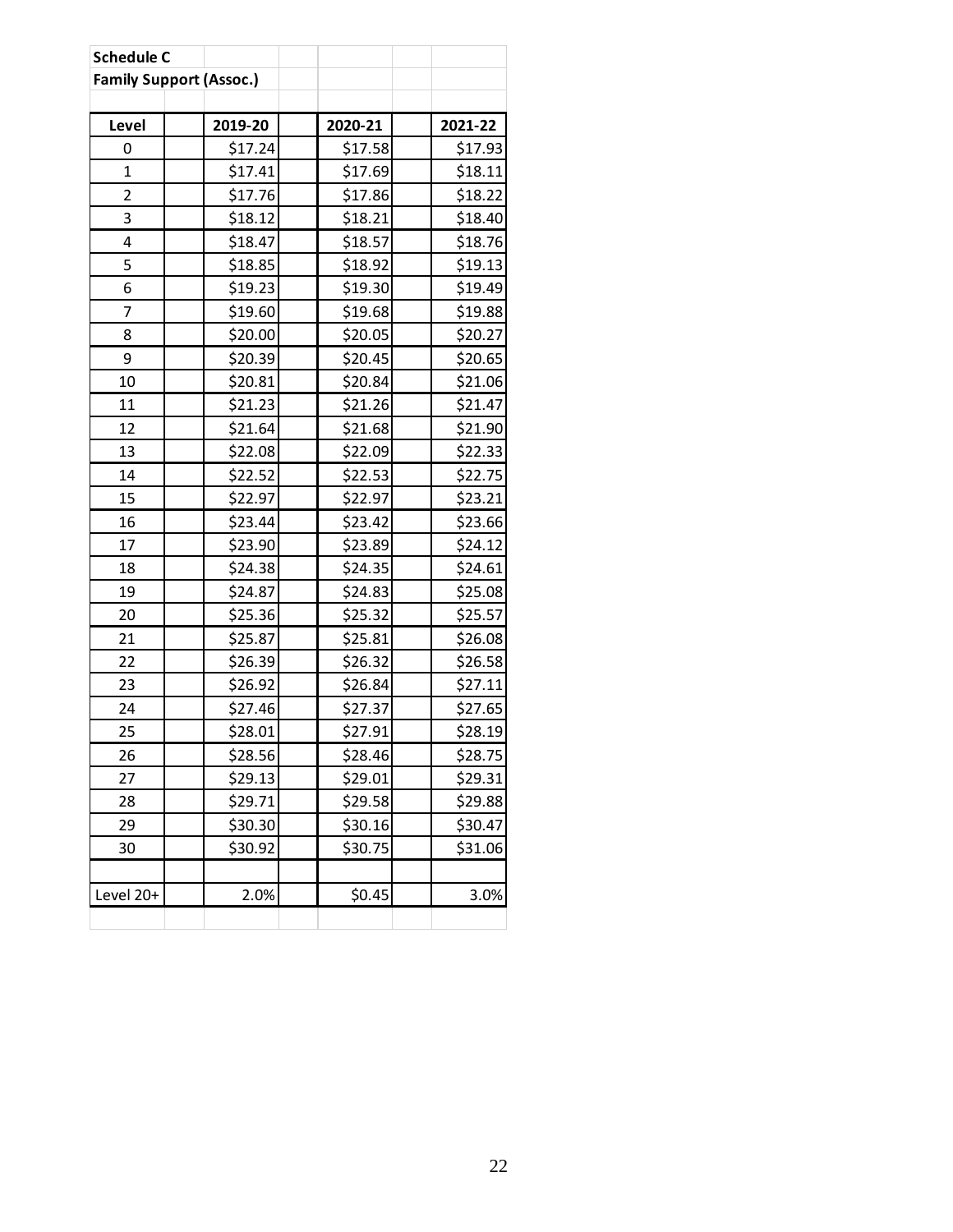| <b>Schedule D</b>                |         |         |         |
|----------------------------------|---------|---------|---------|
| <b>Family Support (Bachelor)</b> |         |         |         |
|                                  |         |         |         |
| Level                            | 2019-20 | 2020-21 | 2021-22 |
| 0                                | \$17.77 | \$18.12 | \$18.48 |
| 1                                | \$17.94 | \$18.22 | \$18.66 |
| $\overline{2}$                   | \$18.30 | \$18.39 | \$18.77 |
| 3                                | \$18.67 | \$18.75 | \$18.94 |
| 4                                | \$19.04 | \$19.12 | \$19.31 |
| 5                                | \$19.42 | \$19.49 | \$19.69 |
| 6                                | \$19.81 | \$19.87 | \$20.07 |
| 7                                | \$20.21 | \$20.26 | \$20.47 |
| 8                                | \$20.60 | \$20.66 | \$20.87 |
| 9                                | \$21.02 | \$21.05 | \$21.28 |
| 10                               | \$21.44 | \$21.47 | \$21.68 |
| 11                               | \$21.86 | \$21.89 | \$22.11 |
| 12                               | \$22.30 | \$22.31 | \$22.55 |
| 13                               | \$22.74 | \$22.75 | \$22.98 |
| 14                               | \$23.19 | \$23.19 | \$23.43 |
| 15                               | \$23.66 | \$23.64 | \$23.89 |
| 16                               | \$24.13 | \$24.11 | \$24.35 |
| 17                               | \$24.62 | \$24.58 | \$24.83 |
| 18                               | \$25.11 | \$25.07 | \$25.32 |
| 19                               | \$25.61 | \$25.56 | \$25.82 |
| 20                               | \$26.12 | \$26.06 | \$26.33 |
| 21                               | \$26.64 | \$26.57 | \$26.84 |
| 22                               | \$27.18 | \$27.09 | \$27.37 |
| 23                               | \$27.72 | \$27.63 | \$27.90 |
| 24                               | \$28.27 | \$28.17 | \$28.46 |
| 25                               | \$28.85 | \$28.72 | \$29.02 |
| 26                               | \$29.43 | \$29.30 | \$29.58 |
| 27                               | \$30.01 | \$29.88 | \$30.18 |
| 28                               | \$30.61 | \$30.46 | \$30.78 |
| 29                               | \$31.23 | \$31.06 | \$31.37 |
| 30                               | \$31.84 | \$31.68 | \$31.99 |
|                                  |         |         |         |
| Level 20+                        | 2.0%    | \$0.45  | 3.0%    |
|                                  |         |         |         |
|                                  |         |         |         |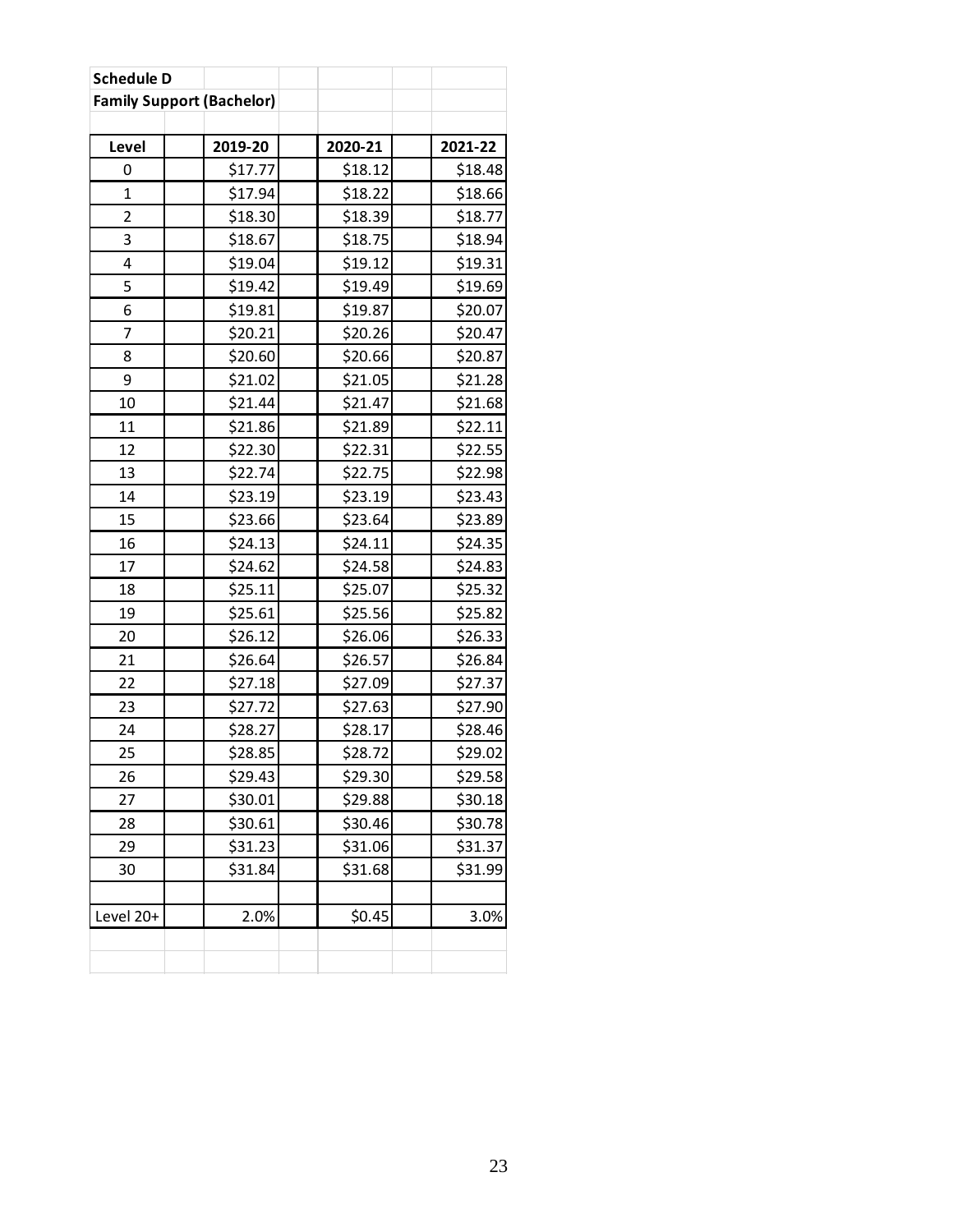| <b>Schedule E</b> |         |         |         |
|-------------------|---------|---------|---------|
| Cooks             |         |         |         |
|                   |         |         |         |
| Level             | 2019-20 | 2020-21 | 2021-22 |
| 0                 | \$9.14  | \$9.32  | \$9.51  |
| $\mathbf{1}$      | \$9.23  | \$9.59  | \$9.60  |
| $\overline{2}$    | \$9.49  | \$9.68  | \$9.88  |
| 3                 | \$9.74  | \$9.94  | \$9.97  |
| $\overline{4}$    | \$10.00 | \$10.19 | \$10.24 |
| 5                 | \$10.25 | \$10.45 | \$10.50 |
| 6                 | \$10.51 | \$10.70 | \$10.76 |
| 7                 | \$10.76 | \$10.96 | \$11.02 |
| 8                 | \$11.02 | \$11.21 | \$11.29 |
| 9                 | \$11.27 | \$11.47 | \$11.55 |
| 10                | \$11.53 | \$11.72 | \$11.81 |
| 11                | \$11.78 | \$11.98 | \$12.07 |
| 12                | \$12.04 | \$12.23 | \$12.34 |
| 13                | \$12.29 | \$12.49 | \$12.60 |
| 14                | \$12.55 | \$12.74 | \$12.86 |
| 15                | \$12.80 | \$13.00 | \$13.12 |
| 16                | \$13.06 | \$13.25 | \$13.39 |
| 17                | \$13.31 | \$13.51 | \$13.65 |
| 18                | \$13.57 | \$13.76 | \$13.92 |
| 19                | \$13.82 | \$14.02 | \$14.17 |
| 20                | \$14.08 | \$14.27 | \$14.44 |
|                   |         |         |         |
| Level 20+         | 2.0%    | \$0.45  | 3.0%    |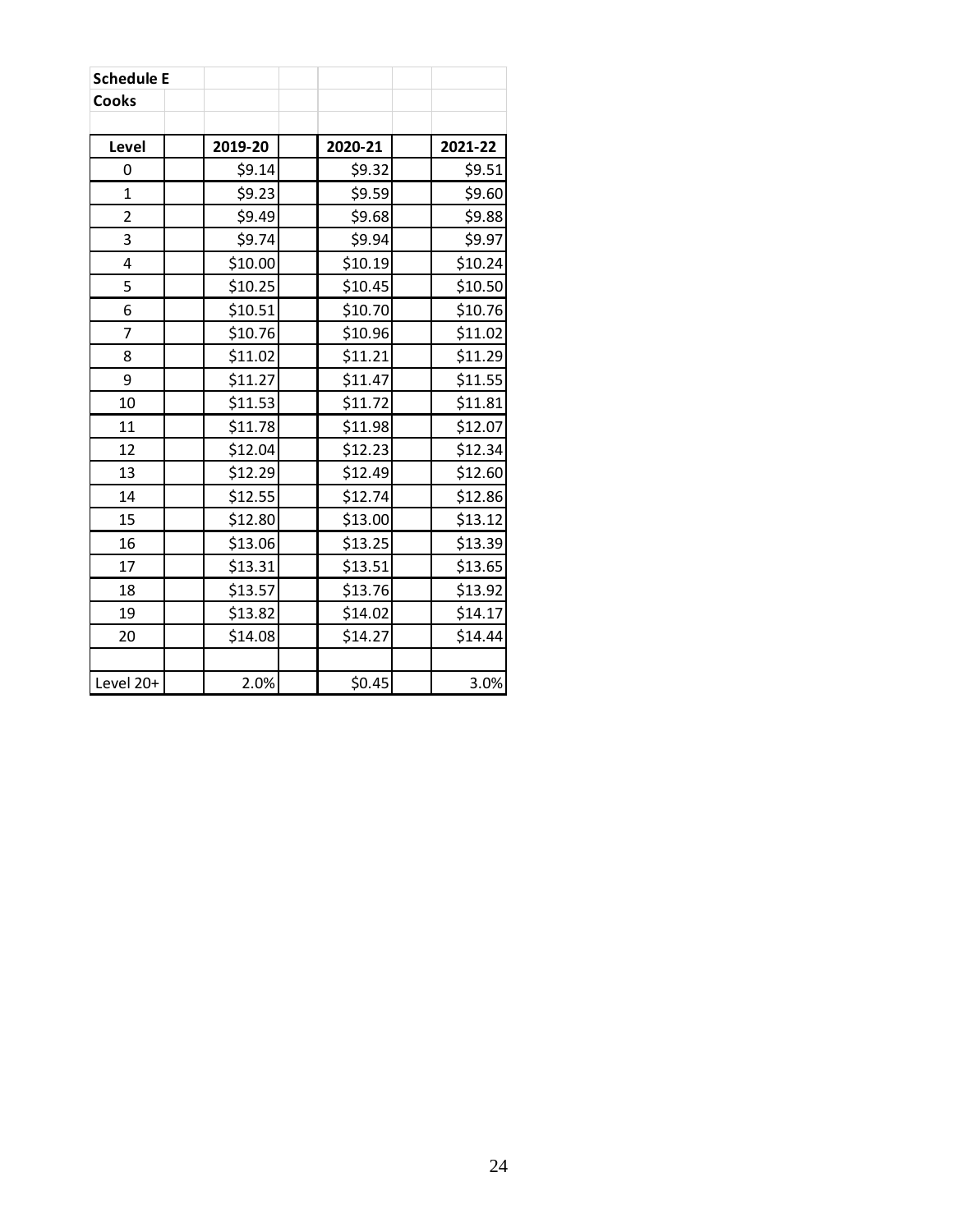| <b>Schedule F</b>            |         |         |         |  |
|------------------------------|---------|---------|---------|--|
| <b>Cafeteria Coordinator</b> |         |         |         |  |
|                              |         |         |         |  |
| Level                        | 2019-20 | 2020-21 | 2021-22 |  |
| 0                            | \$10.86 | \$11.19 | \$11.41 |  |
| 1                            | \$10.97 | \$11.31 | \$11.52 |  |
| $\overline{2}$               | \$11.22 | \$11.42 | \$11.65 |  |
| 3                            | \$11.48 | \$11.67 | \$11.76 |  |
| 4                            | \$11.73 | \$11.93 | \$12.02 |  |
| 5                            | \$11.99 | \$12.18 | \$12.29 |  |
| 6                            | \$12.24 | \$12.44 | \$12.55 |  |
| $\overline{7}$               | \$12.50 | \$12.69 | \$12.81 |  |
| 8                            | \$12.75 | \$12.95 | \$13.07 |  |
| 9                            | \$13.01 | \$13.20 | \$13.34 |  |
| 10                           | \$13.26 | \$13.46 | \$13.60 |  |
| 11                           | \$13.52 | \$13.71 | \$13.86 |  |
| 12                           | \$13.77 | \$13.97 | \$14.12 |  |
| 13                           | \$14.03 | \$14.22 | \$14.39 |  |
| 14                           | \$14.28 | \$14.48 | \$14.65 |  |
| 15                           | \$14.54 | \$14.73 | \$14.91 |  |
| 16                           | \$14.79 | \$14.99 | \$15.17 |  |
| 17                           | \$15.05 | \$15.24 | \$15.44 |  |
| 18                           | \$15.30 | \$15.50 | \$15.70 |  |
| 19                           | \$15.56 | \$15.75 | \$15.97 |  |
| 20                           | \$15.76 | \$16.01 | \$16.22 |  |
|                              |         |         |         |  |
| Level 20+                    | 2.0%    | \$0.45  | 3.0%    |  |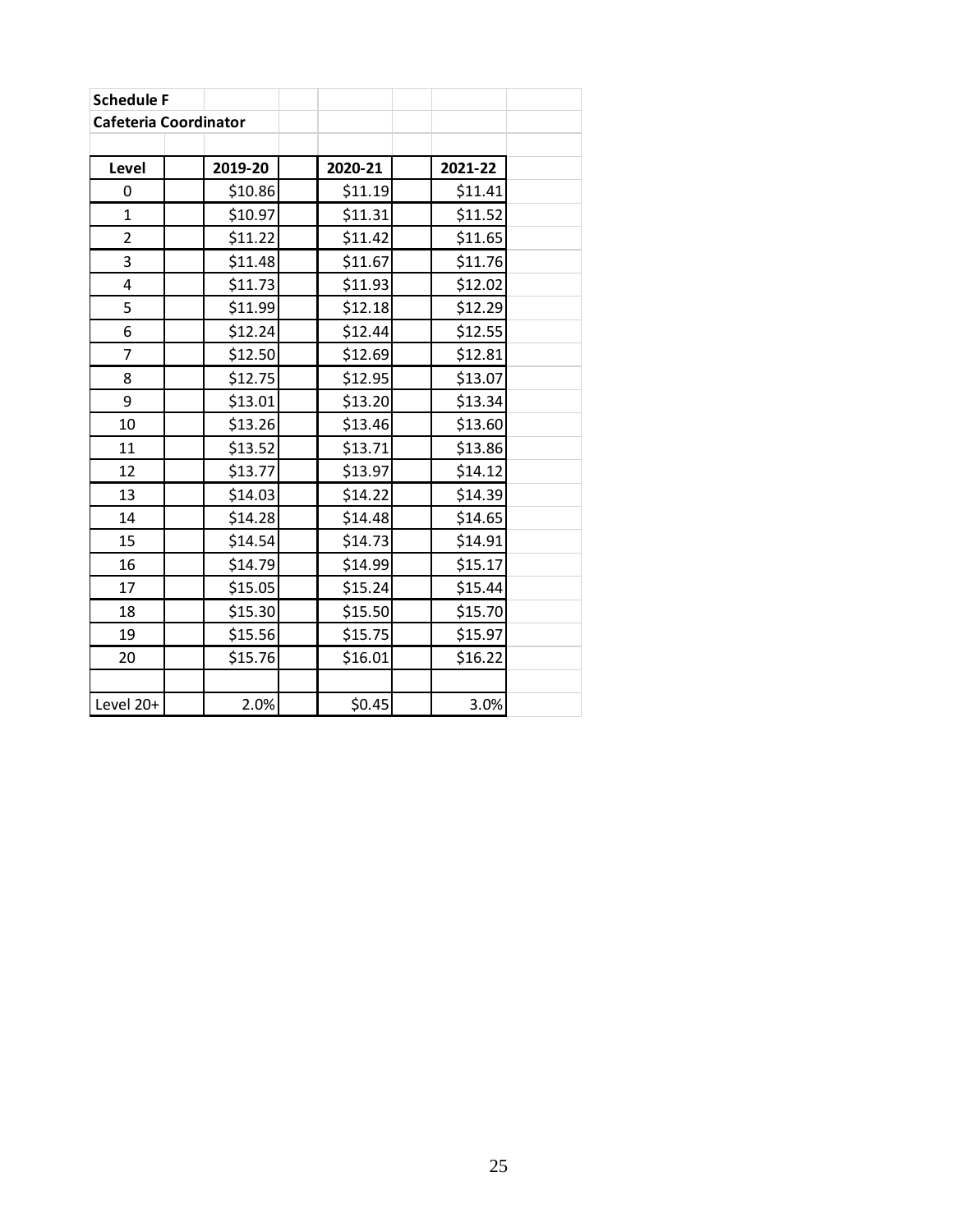| <b>Schedule G</b> |         |         |         |
|-------------------|---------|---------|---------|
| <b>Custodians</b> |         |         |         |
|                   |         |         |         |
| Level             | 2019-20 | 2020-21 | 2021-22 |
| 0                 | \$13.41 | \$13.68 | \$13.95 |
| $\mathbf{1}$      | \$13.55 | \$13.86 | \$14.09 |
| $\overline{2}$    | \$13.68 | \$14.00 | \$14.28 |
| 3                 | \$13.87 | \$14.13 | \$14.42 |
| 4                 | \$14.40 | \$14.32 | \$14.55 |
| 5                 | \$14.94 | \$14.85 | \$14.75 |
| 6                 | \$15.47 | \$15.39 | \$15.30 |
| 7                 | \$16.00 | \$15.92 | \$15.85 |
| 8                 | \$16.53 | \$16.45 | \$16.40 |
| 9                 | \$17.06 | \$16.98 | \$16.95 |
| 10                | \$17.61 | \$17.51 | \$17.49 |
| 11                | \$18.14 | \$18.06 | \$18.04 |
| 12                | \$18.67 | \$18.59 | \$18.60 |
| 13                | \$19.20 | \$19.12 | \$19.14 |
| 14                | \$19.73 | \$19.65 | \$19.69 |
| 15                | \$20.27 | \$20.18 | \$20.24 |
| 16                | \$20.80 | \$20.72 | \$20.78 |
| 17                | \$21.33 | \$21.25 | \$21.34 |
| 18                | \$21.86 | \$21.78 | \$21.89 |
| 19                | \$22.39 | \$22.31 | \$22.43 |
| 20                | \$22.93 | \$22.84 | \$22.98 |
|                   |         |         |         |
| Level 20+         | 2.0%    | \$0.45  | 3.0%    |
|                   |         |         |         |